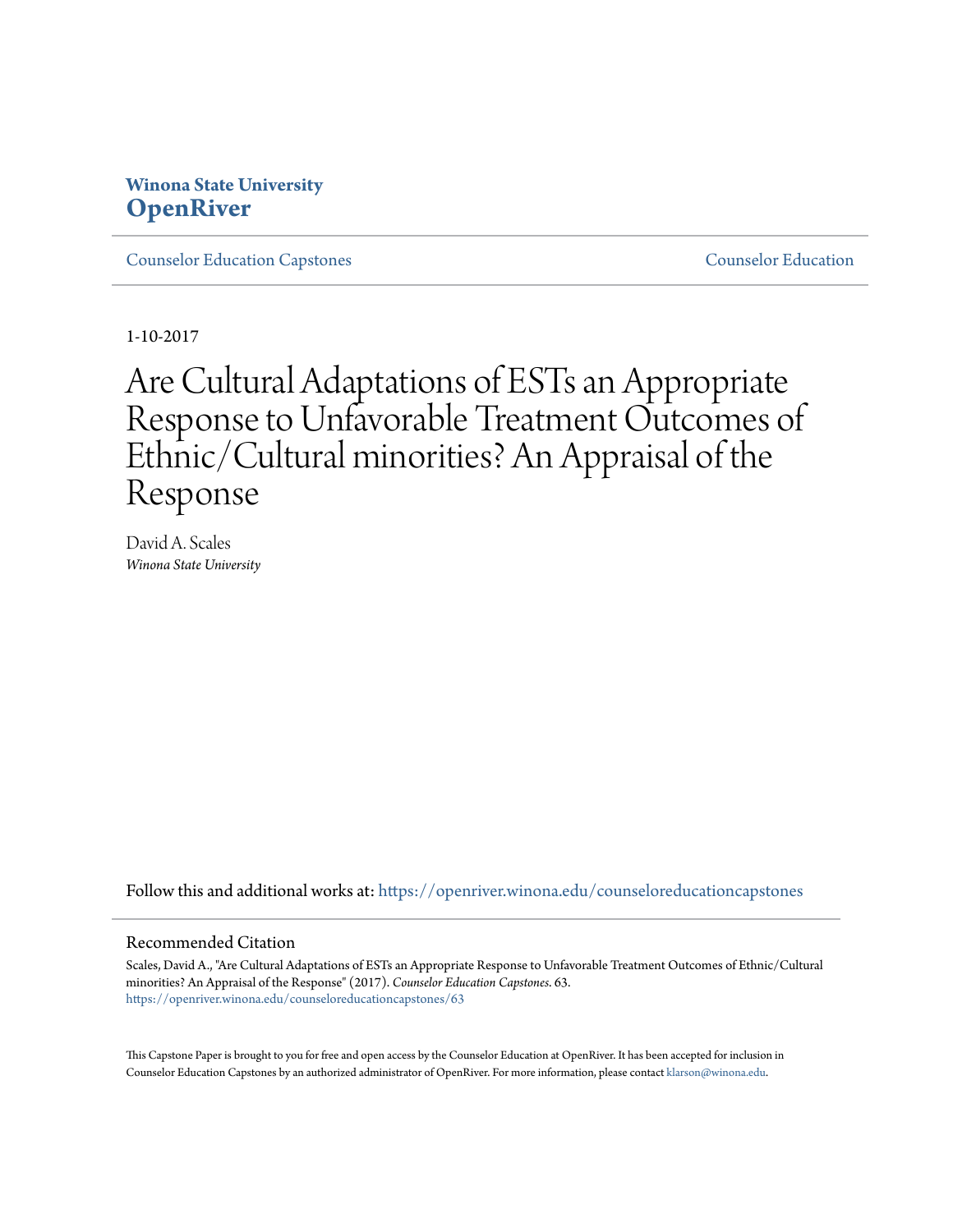Are Cultural Adaptations of ESTs an Appropriate Response to Unfavorable Treatment Outcomes of Ethnic/Cultural minorities? An Appraisal of the Response

David A Scales

Capstone Project submitted in partial fulfillment of the requirements for the Master of Science Degree in Counselor Education at Winona State University

Spring, 2017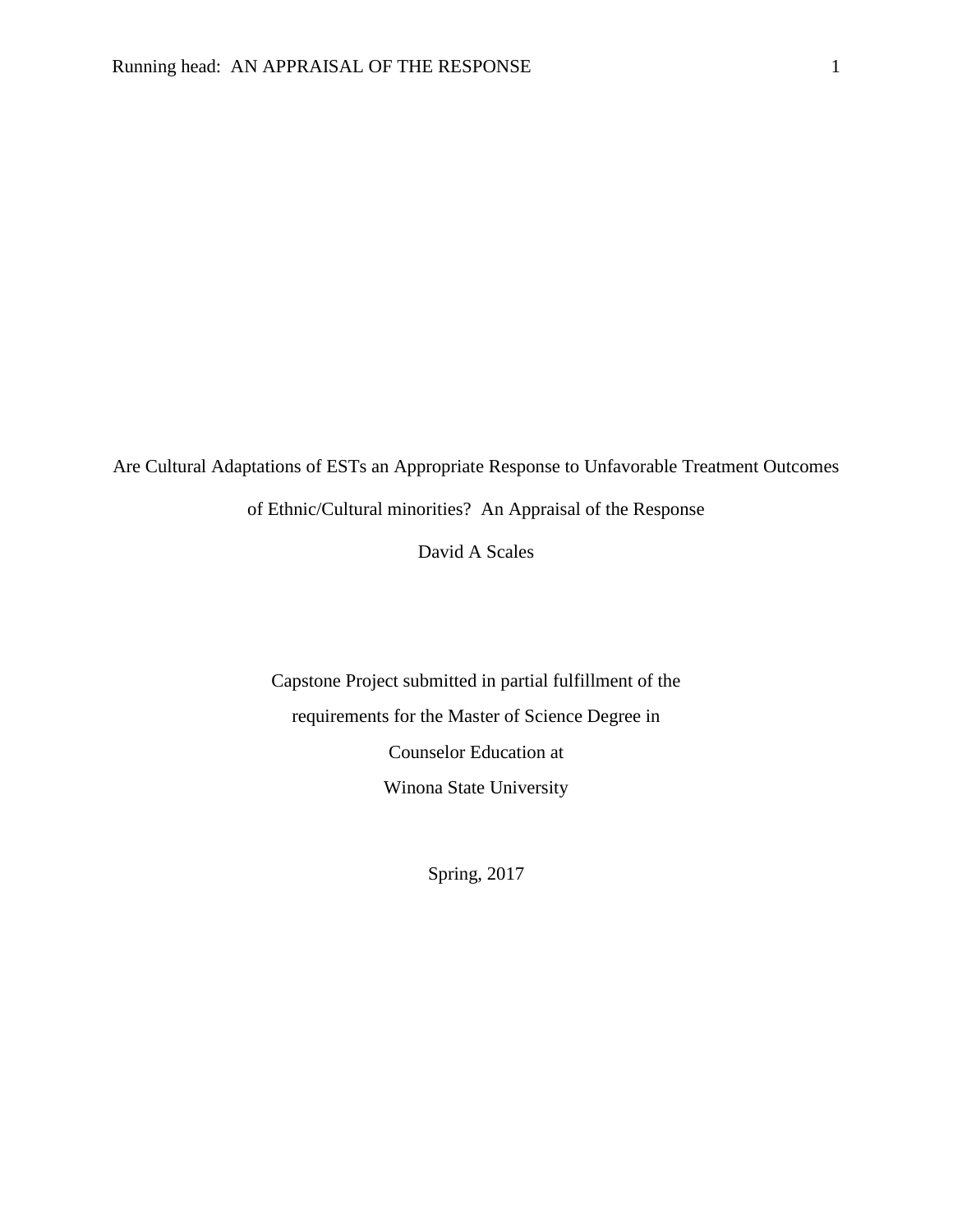## Winona State University

College of Education

Counselor Education Department

## CERTIFICATE OF APPROVAL

## CAPSTONE PROJECT

\_\_\_\_\_\_\_\_\_\_\_\_\_\_\_\_\_\_\_

\_\_\_\_\_\_\_\_\_\_\_\_\_\_\_\_\_\_\_\_\_\_\_\_\_\_

Are Cultural Adaptations of ESTs an Appropriate Response to Unfavorable Treatment Outcomes

of Ethnic/Cultural minorities? An Appraisal of the Response

This is to certify that the Capstone Project of

David A Scales

Has been approved by the faculty advisor and the CE 695 – Capstone Project

Course Instructor in partial fulfillment of the requirements for the

Master of Science Degree in

Counselor Education

Capstone Project Supervisor: Dr. Eric Baltrinic

Approval Date: 1/10/17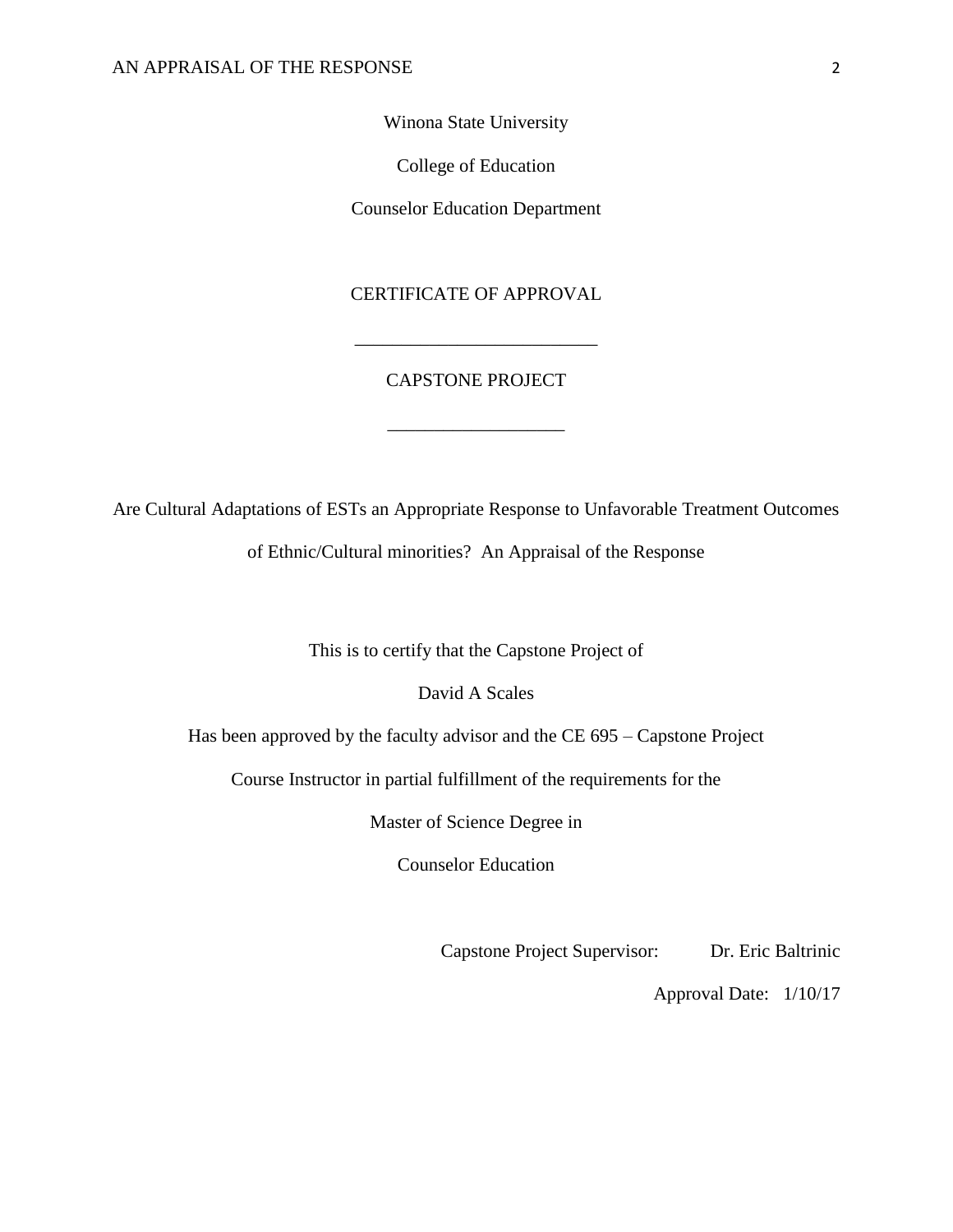## Abstract

The highest standards of care for mental healthcare and psychotherapeutic services in the United States is of seminal focus by the national government, insurance agencies, educational institutions, healthcare systems, and greater communities. Included with the emphasis of the highest standards of care; the incorporation of the best practices labeled is the gold standard. However, in the context of the United States, best practices and their required research, are often exclusive diverse populations. This review of the literature and subsequent discussion delve into specific interventions implemented by the counseling field to address best practice inclusion with ethnic and cultural minorities guided by the question: What measures have been taken to promote inclusion of best practices for an increasingly diverse population?

*Keywords:* evidence-based interventions, culturally adapted interventions, cultural responsiveness, best practices, cultural adaptions for empirically supported treatments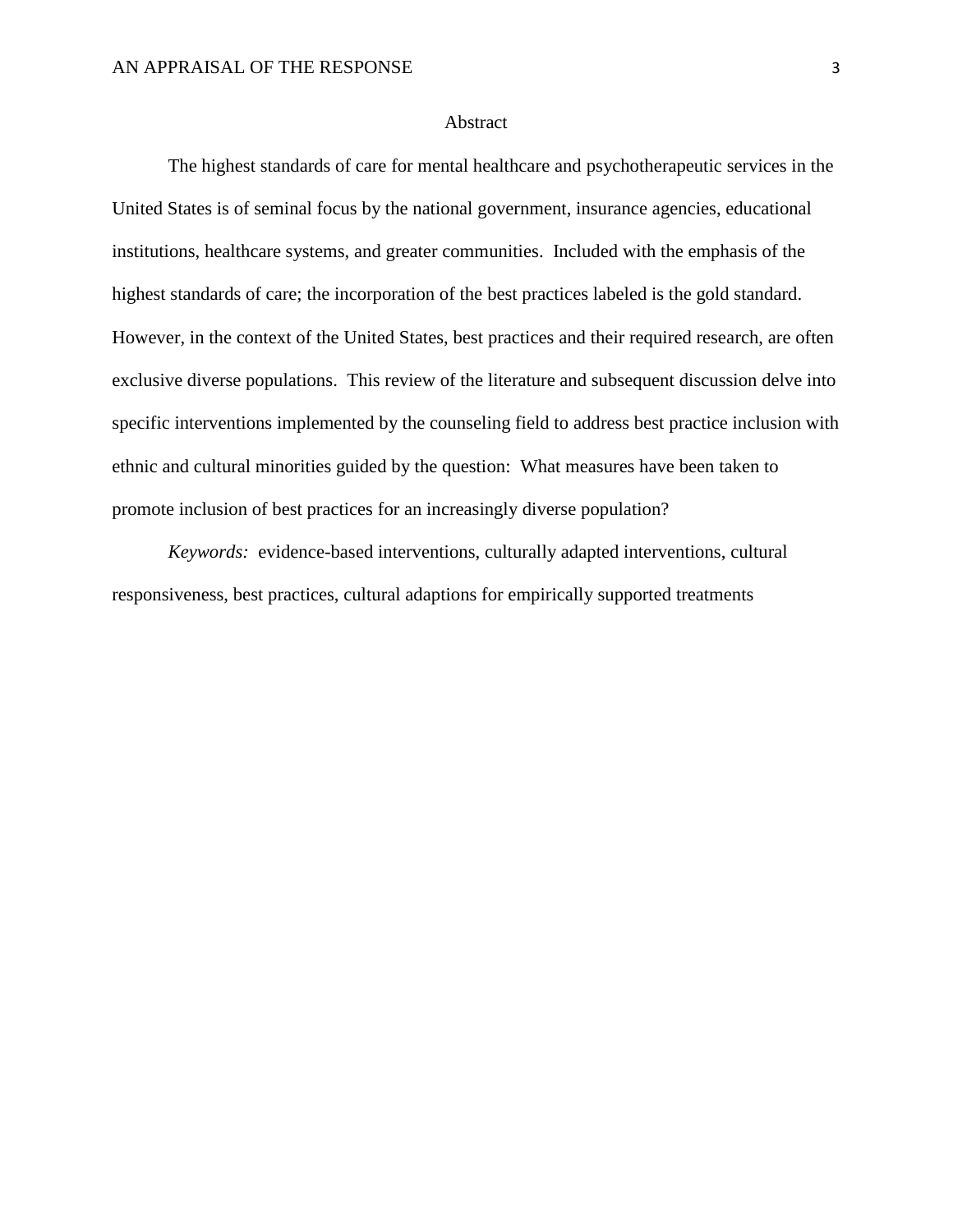Are Cultural Adaptations of ESTs an Appropriate Response to Unfavorable Treatment Outcomes of Ethnic/Cultural minorities? An Appraisal of the Response

| Contents |  |
|----------|--|
|          |  |
|          |  |
|          |  |
|          |  |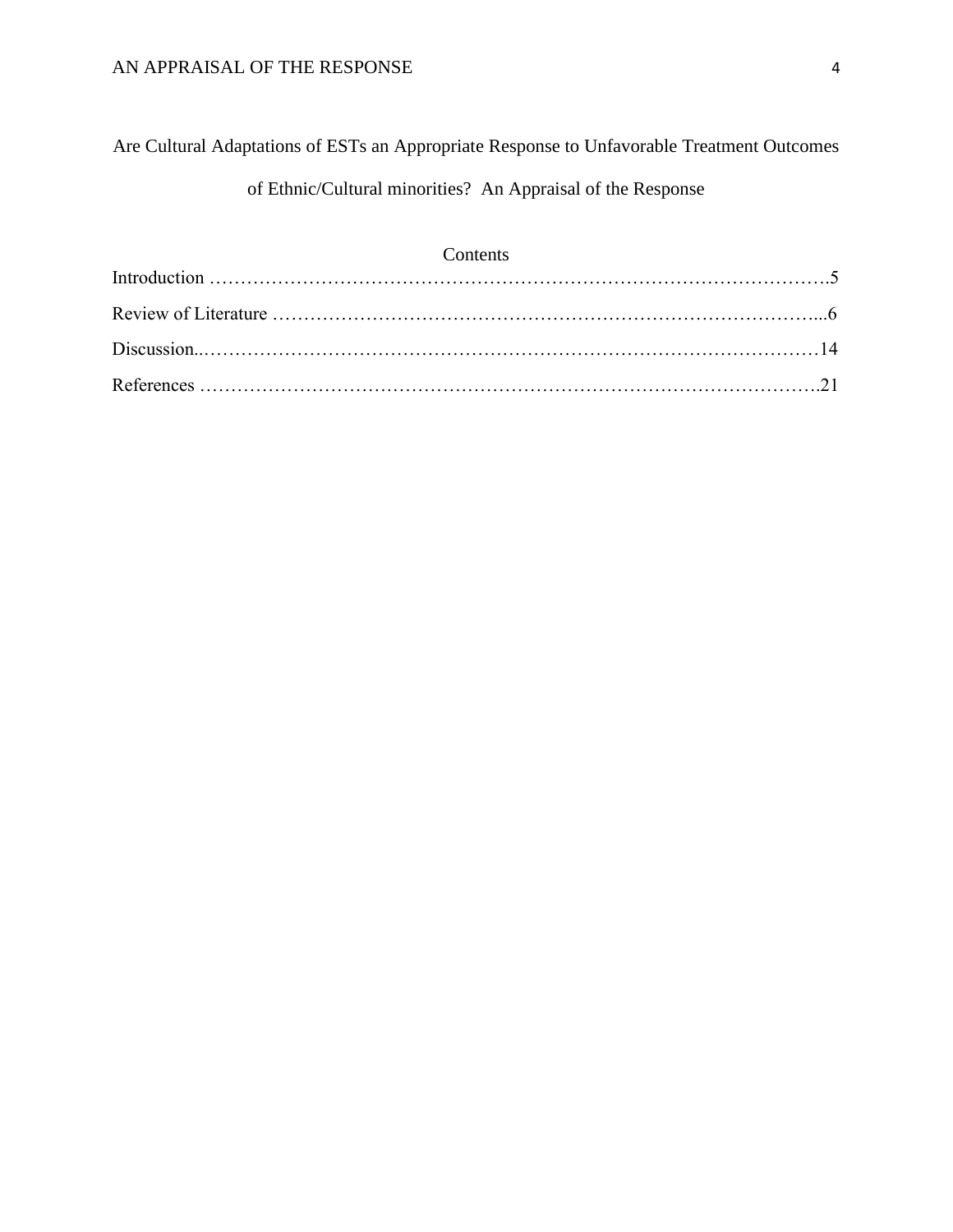## **Introduction**

The overall goals of many individual clients utilizing mental healthcare treatments in the United States are generally involving favorable outcomes. While the notion of favorable outcomes is ambiguous, positive reports on outcome questionnaires provide empirical data. Generally, institutions and agencies employ best practices supported by empirical evidence as a protocol to ensure favorable treatment outcomes (Marquis, Douthit & Elliot, 2011). There is an inherent oversight of best practice research in that research populations are representative of the cultural majority, however with the changing demographic in the United States is contraindicative to best practice research.

Cultural adaptation of best practices is the progression and response by best practice research to contraindications. Cultural adaptions are specific measures taken to address problems derived from best practice research. Cultural adaptations are an aspect of larger research initiatives to promote inclusion, however the question of efficacy and adequacy of the inclusive measures presents itself.

#### **Literature Review**

The following literature review examines the purpose and importance of evidence within counseling and psychotherapy, the influence empirical data has had onto treatment protocols, and the status of future research regarding specific empirically supported treatments. Literature regarding empirically supported treatments and their relationship to best practices is reviewed; best practice interventions as they relate to specific cultural groups and their effectiveness are also reviewed.

Literature reviewed included published and unpublished research and manuscripts. Topics reviewed were specific culturally adapted psychotherapies and treatment modalities,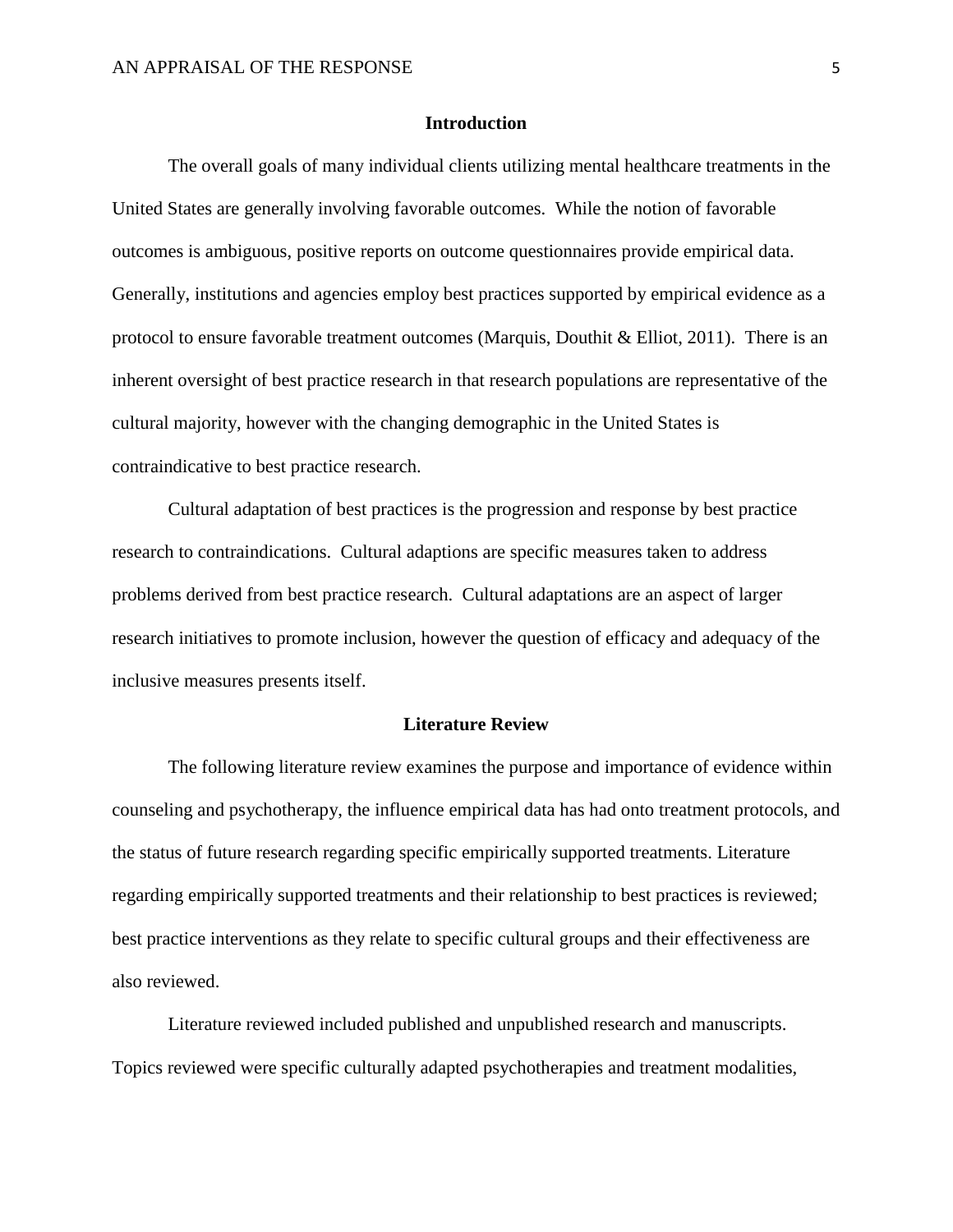culturally adapted treatment effectiveness research, origins culturally adapted treatments, origins of evidence-based and empirically-supported interventions emphasis, and the combination of empirically supported treatments with cultural adaptations. Literature searches utilized the following data bases: PsychINFO, PsycNet EBSCO Host, ProQuest, PubMed, and ResearchGate. Research was conducted using the Winona State Darrell W. Krueger Library online database and the Mayo Clinic Plummer Library online database. A research librarian at Mayo Clinic Plummer Library was utilized.

## **Efficacy of Evidence-Based Interventions**

Continual an ongoing research is being conducted on the broad topic of evidence-based practice (EBPs) initiatives, empirically-supported treatments (ESTs), and best practices within counseling (Marquis, Douthit, & Elliot, 2011)

The origin of the EBP movement in the counseling profession was influenced by the medical model of healthcare treatment preceding psychology and the subsequent counseling disciplines (Marquis et al., 2011). The American Psychological Association, (APA) began an initiative to identify treatments that will earn their created label of "empirically validated treatment", or "empirically supported treatments" (Marquis et al., 2011, p. 398). The terms evidence-based practice or treatments and empirically-supported treatments are often used interchangeably; to promote continuity, the phrase empirically-supported treatments will be used in the remainder of this literature review. The "empirically-supported treatment" label provided by the APA implies an essential standard that allows for the development of treatment manuals and the standardization of care (APA Presidential Task Force, 2006). Further, the movement toward the medicalization of the counseling profession, that is, the adaptation of the medical model, emphasizes the importance of diagnosis and treatment planning for specific disorders and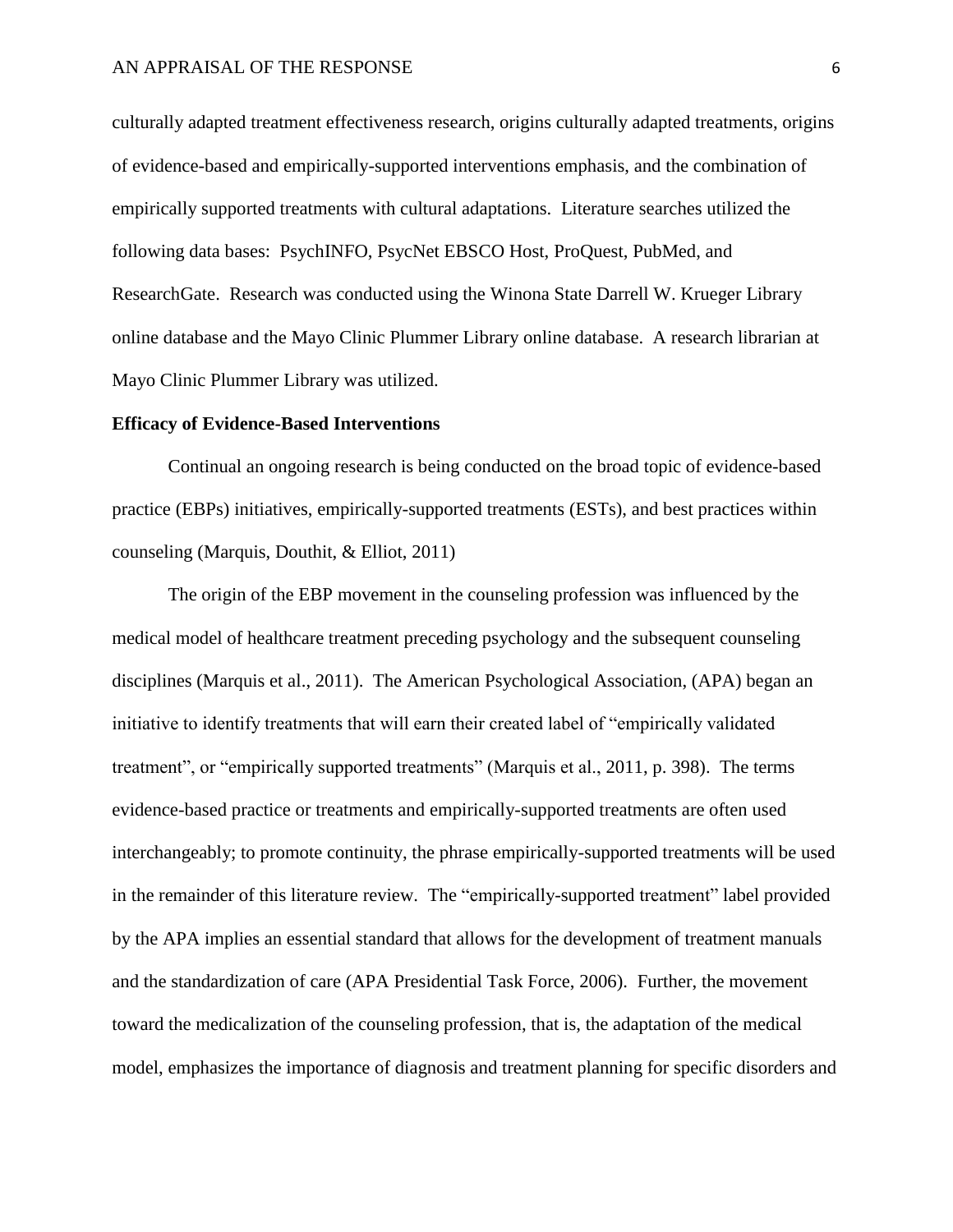## AN APPRAISAL OF THE RESPONSE 7 7

the validation of treatments (Hansen, 2006). This standardization effort is a continued comparison measure and subsequent effort to align counseling practice with traditional medicine practices (Marquis et al., 2011). Western society has idealized and embraced the traditional medical model of healthcare (Klerman, 1977).

Gaining EST status, standardization, and the use of treatment manuals for specific disorders by practitioners and the implementation of specific treatment modalities is not without criticism by researchers and practitioners alike. Citing influencing factors regarding monetary gain and health insurance corporate involvement; the selection of specific treatment modalities is influenced by length of treatment in comparison to treatment goals (Edwards, Daitillo, & Bromley, 2005). Edwards et al., (2005) highlight that health insurance companies often pursue multiple avenues of treatment including the use of psychopharmacological interventions and they support psychotherapies that promote the use of pharmacological interventions.

Consequently, other therapeutic factors, often outside of empirical consideration, are negated by the implementation of treatment manuals and the standardization movement (Edwards et al., 2005; Marquis et al., 2011). Accordingly, it is these other therapeutic factors that are most efficacious in determining successful outcomes of treatment (Seligman, 1995). Of further concern, government policy and insurance providers are beginning to support ESTs as rationale for reimbursement (Marquis, & Douthit, 2006).

The trend toward the medicalization of the counseling profession includes the emphasis on external validity of research (Hansen, 2006). That is to raise the question; are specific diagnoses generalizable? Moreover, are the conditions and symptoms representative of a diagnosis repeatable between individuals? *The Diagnostic and Statistical Manual of Mental Disorders* (5<sup>th</sup> ed.) (American Psychological Association, 2013) provides the basis for diagnosis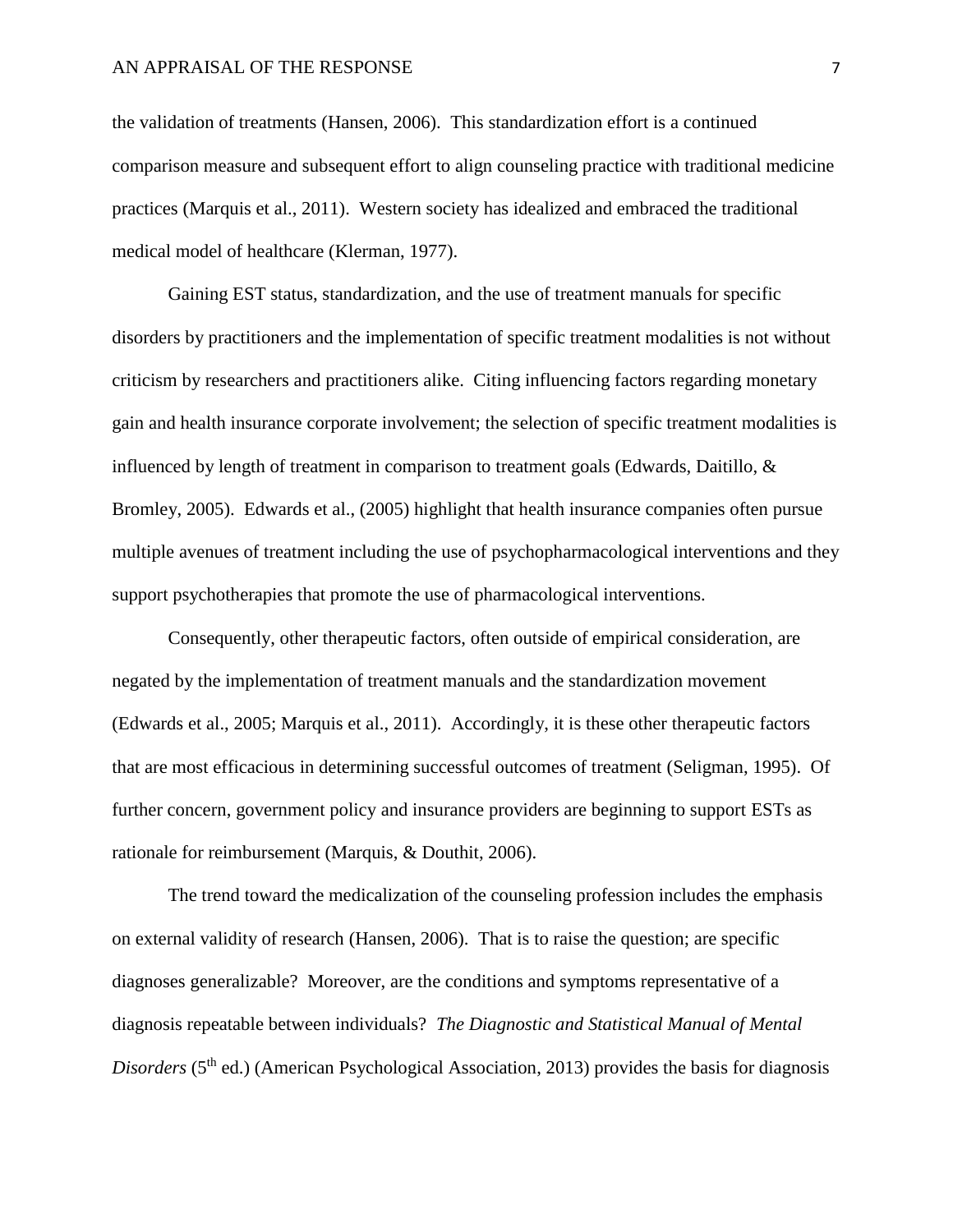## AN APPRAISAL OF THE RESPONSE 8

for the counseling profession. Hansen (2006) argues the *DSM,* in which diagnostic criteria and treatment manuals are presented, has questionable reliability and validity. Thus, the *DSM's*  generalizability into the counseling field should be reviewed (Hansen, 2006).

Considerations regarding the premises adopted by the counseling profession's best practice research should be called into question according to Hansen (2006). Medical research regarding treatment modalities for specific disorders displays psychometric properties that best practice research cannot duplicate (Hansen, 2006; Marquis et al., 2011).

## **Cultural Adaptation: Historical Precedent**

Why is cultural competence an essential component for a stance of cultural adaptation in counseling and psychotherapy? Cultural adaptation refers to the tailoring of psychotherapies toward specific cultural values and mores of various ethnic and cultural groups (Sue et al., 1991). The adaptation is not limited to the perspective of the entire cultural group and can be further adapted to individual within the group to correct for variability among individuals (Nagayama Hall, 2001). This further adaptation increases the overall effectiveness of treatments (Miranda, et al., 2005). Cultural competence refers to the application of the responsibility of mental health clinician's and practitioner's obligation to provide effective interventions to their clients and patients with the purpose of providing the best care and best outcomes for client populations (Griner & Smith, 2006; Sue, Arredondo, & McDavis, 1992). From a culturally competent perspective, the application of the clinician's responsibility in an inclusive manor, that is, the promotion of consistency across diverse client populations, is the highest altruistic priority (Sue et al., 1992).

The mental healthcare discipline, both in education and practice, has taken steps to raise awareness with counseling and focus on the improvement and accessibility of services for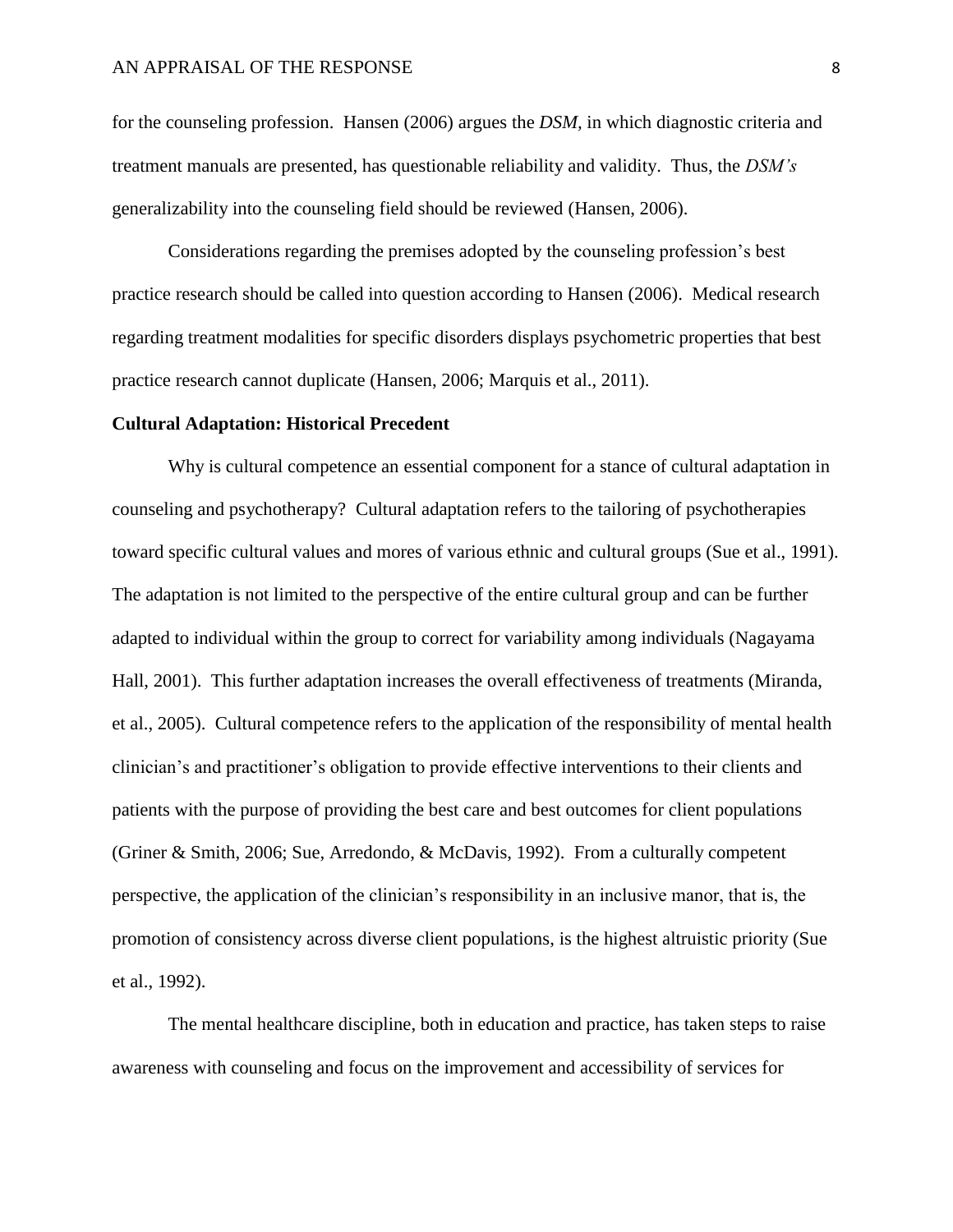historically oppressed racial and ethnic groups (Sue, 1998). Improvements in professional awareness and standards is relation to the cultural blind spot of the profession and movement toward mental health interventions be adapted toward individual client's cultural context and values (Castro & Alarcon, 2002); despite the belief held by professionals and scholars regarding emphasis on the lack of empirical data supporting adapted interventions (Griner & Smith, 2006; Nagayama Hall, 2001) For many disorders, there have been empirically supported psychotherapies developed for treatment however, there is not enough empirical evidence to effectively employ ESTs for ethnic minority populations (Nagayama Hall, 2001).

In 2001, ethnic minorities represented 30% of the population in the United States (Nagayama Hall, 2001); the United States census projects that ethnic minorities will represent approximately 50% of the population within the next 50 years (Nagayama Hall, 2001). These same ethnic minority groups have expressed a desire for culturally adapted psychotherapy services (Sue, Fujino, Hu, Takeuchi, & Zane, 1991). Conversely, there is a measure of reluctance and resistance from professionals in the field to develop culturally adapted services due to the belief that cultural adaptation may negatively influence access for ethnic minorities (Sue et al., 1991). Counterintuitively, the purpose of cultural adaptation is a derivative of low access and is intended as a direct response to the identified barriers influencing access to mental health services presented to ethnic minorities (Sue et al., 1991). These problems identified by Sue et al., (1991) include: problems associated with psychological assessment (Jones & Thorne, 1987; Sue et al., 1991), discriminatory forms of treatment (Sue et.,1991; Yamamoto, James, & Palley, 1968), therapist preference (Schofield, 1964), and the premature termination rates influenced by ineffective healthcare (Gorb, 2005; Sue et al., 1991). Conclusions derived from the research completed by Sue (1977) were that ethnic minority groups varied in utilization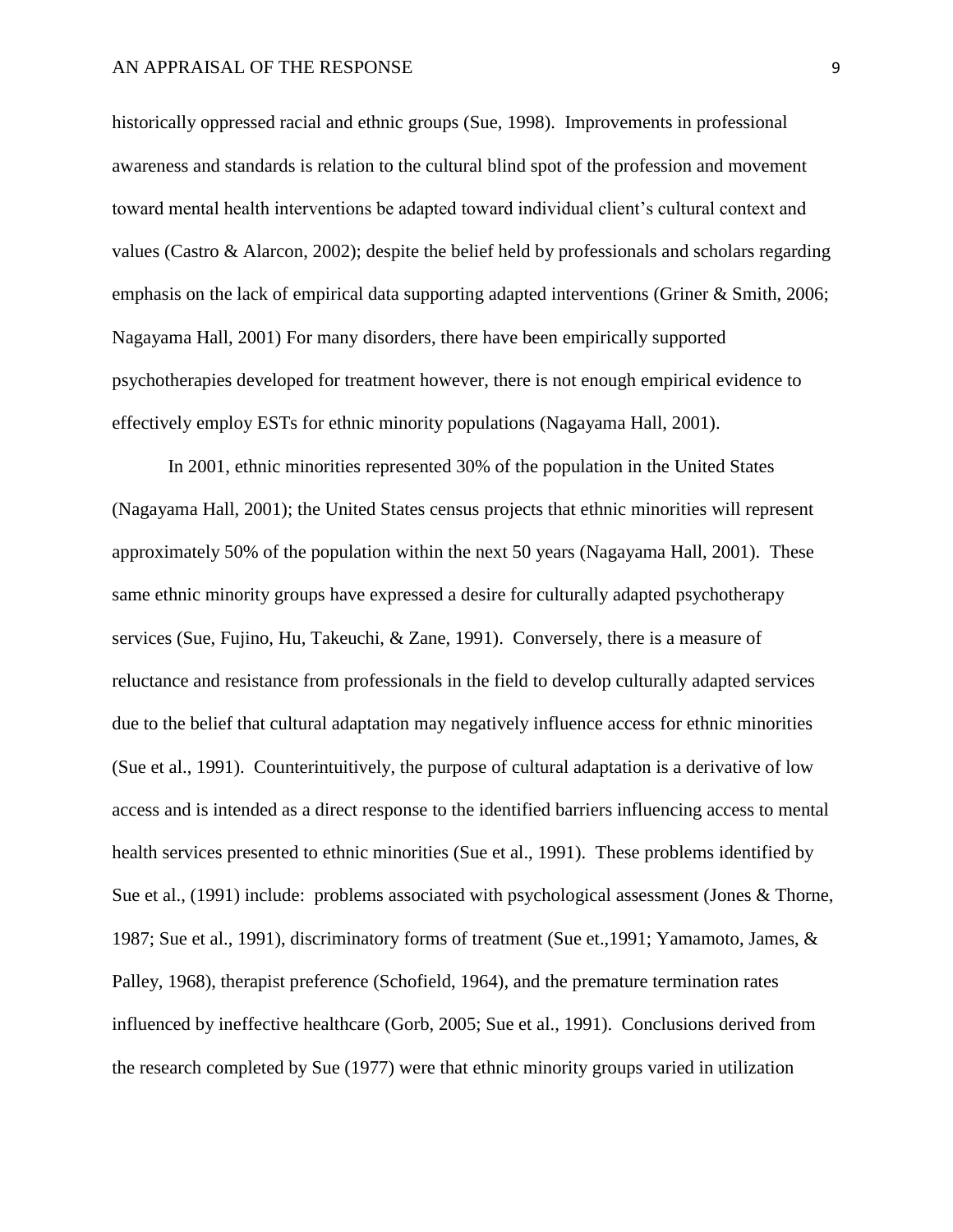pattern of services and prematurely terminated services. There was a large disparity between ethnic minorities and dominate Caucasian ethnic groups in regard to prematurely terminating services. Ethnicity was found to be a reliable predictor of termination of services. Sue (1977) concluded with recommendations in response to the identified barriers presented to ethnic minorities. Sue (1977) endorsed paradigm shifts in clinician training focusing on curriculum catered to counseling services for ethnic minority clients, emphasis on the employment of bilingual and bicultural clinicians, and the creation of concurrent support services for ethnic minorities.

**Implicit Biases.** Schofield (1964) indicated that therapist preferences have an influence onto access of mental health services for the cultural and ethnic minority. Therapist preference refers to the hypothesis regarding clinicians offering preferential treatment toward individuals exhibiting specific characteristics. Characteristics include: young, attractive, verbal, intelligent, and successful (YAVIS). Preferential approaches toward YAVIS clients share similarities to the concept of implicit bias. Implicit biases are "actions or judgments that are under the control of automatically activated evaluation, without the performer's awareness ofthat causation" (Greenwald, McGhee, & Schwartz, 1998 p. 1464). Adoption of cultural competency standards outlined by Sue et al., (1992) make considerations for the potential of implicit biases by the practitioner.

## **Cultural Adaptation in Behavioral Health**

The current response from the mental healthcare field in response to the barriers identified by Sue (1991) involves a multifaceted approach involving cultural adaptation of existing ESTs and the promotion of cultural competence within the counseling profession (Dinos, 2015; Sue et al., 1992). These are in alignment with two of the three postulates outlined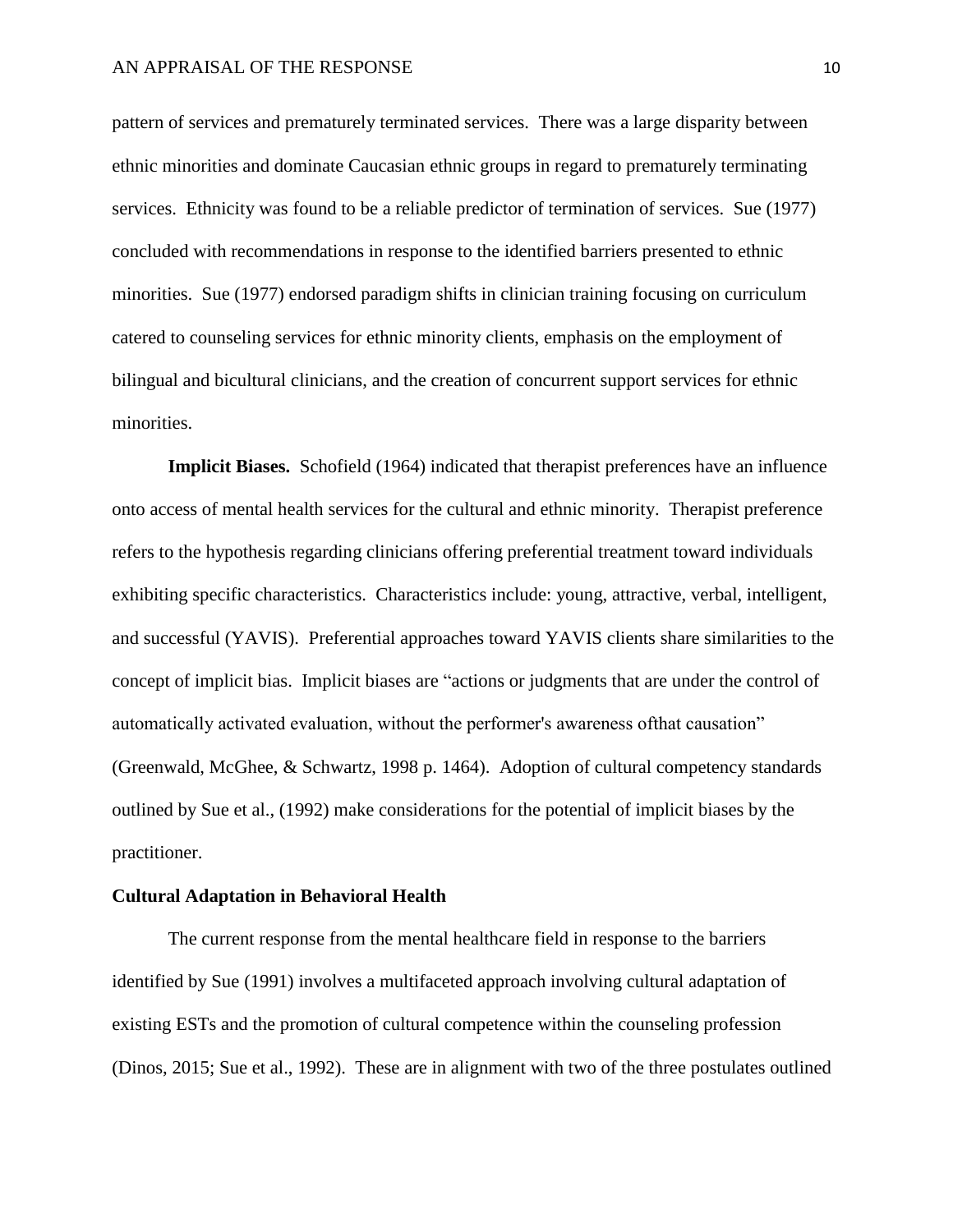## AN APPRAISAL OF THE RESPONSE 11 and 11

by Sue (1977) highlighting the cultural responsiveness hypothesis. The cultural responsive hypothesis attempts to provide framework for addressing the unique phenomenological experiences clients of minority cultural and ethnic groups are bringing to the counseling experience that potentially negatively influence treatment outcomes (Sue, 1977). Emphasis has been placed on the cultural competence of mental health practices (Dinos, 2015; Sue et al., 1992). Current culturally adaptive considerations have been taken to address shared thoughts, schemas, beliefs, and norms that are unique to cultural groups (Dinos, 2015). Empirical data, including multiple meta-analyses, (Benish, Quintana, & Wampold, 2011; Griner & Smith, 2006; Huey Jr. & Polo, 2008) have revealed statistically insignificant results highlighted by negligible effect sizes in regard to the effectiveness of current cultural adapted psychotherapy treatment modalities. Contraindications of culturally adapted treatments included possible alienation of ethnic minorities due to potential damaging assumptions made by researchers and clinicians encompassing cultural groups. The most common assumption being there is a shared common cultural characteristic among cultural groups (Dinos, 2015). This heterogeneity assumption disregards any potential of the existence and influence of subcultures within ethnic minority cultures (Barrera Jr., Castro, Strycker, & Toobert, 2013; Dinos, 2015). This oversight of subcultures within cultural groups, when adjusted, confounds data interpretation (Dinos, 2015). Conversely, cultural adaptations when adjusted for subcultural groups are found to be effective; with favorable treatment outcomes for ethnic and cultural minorities across general healthcare disciplines, however they remain to be inconclusive in the behavioral health disciplines (Barrera Jr. et al., 2013).

There is an apparent gap in the literature and research regarding conclusive evidence supporting or refuting the effectiveness of culturally adapted behavioral health interventions.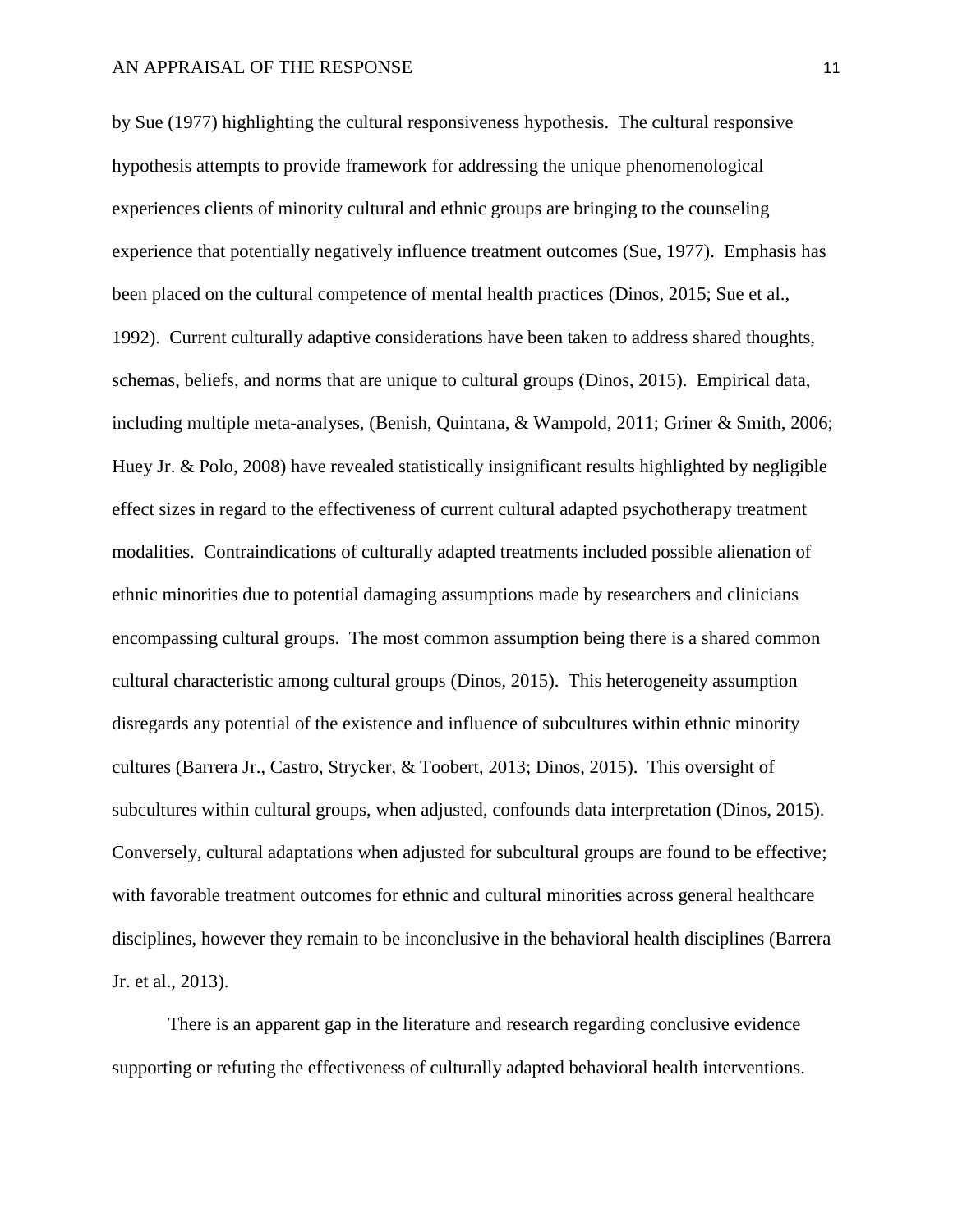Conscience considerations made for specific culturally adapted mental health interventions increase their effectiveness calculated by favorable outcomes of targeted populations (Griner & Smith, 2006). Culturally adapted interventions were found to be most effective if the following considerations were made: (a) the explicit incorporation of the client's cultural values into therapy; (b) the racial, ethnic, and linguistic matching of client and therapist, (c) therapy is provided in the client's native language, (d) the explicit cultural or multicultural paradigm of the agency or clinic providing services consults with individuals who are familiar with the client's culture, (e) outreach efforts to recruit underserved clientele, (f) the provision of support services such as childcare to promote client retention, oral administration of materials for illiterate clients, and cultural sensitivity training for professional staff, (g) the provision of referrals to outside agencies for additional services (Griner & Smith, 2006). Following these guidelines may positive influence specific cultural adaption protocols.

## **Intersection of Cultural Adaptation and ESTs**

Cultural adaptation includes the adjustment of psychotherapeutic interventions to address different metacultural influences of ethnic and cultural minority groups (Dinos, 2015). Contrary to cultural adaptation, ESTs emphasize similarities in human behavior across cultural delineations (Roysircar, 2009). Though there is an emphasis on universal behavioral patterns of human beings, there is little evidence to support effectiveness with all ethnic minorities in the United States when being treated with a manualized treatment modality. Culturally adapted therapies are an attempt to address the concerns regarding the effectiveness of ESTs through measures taken to account for the heterogeneity and diversity within client populations (Roysircar, 2009). ESTs do not consider the heterogeneity or diversity subcultures possess when compared to minority ethnic and culture groups (Roysircar, 2009).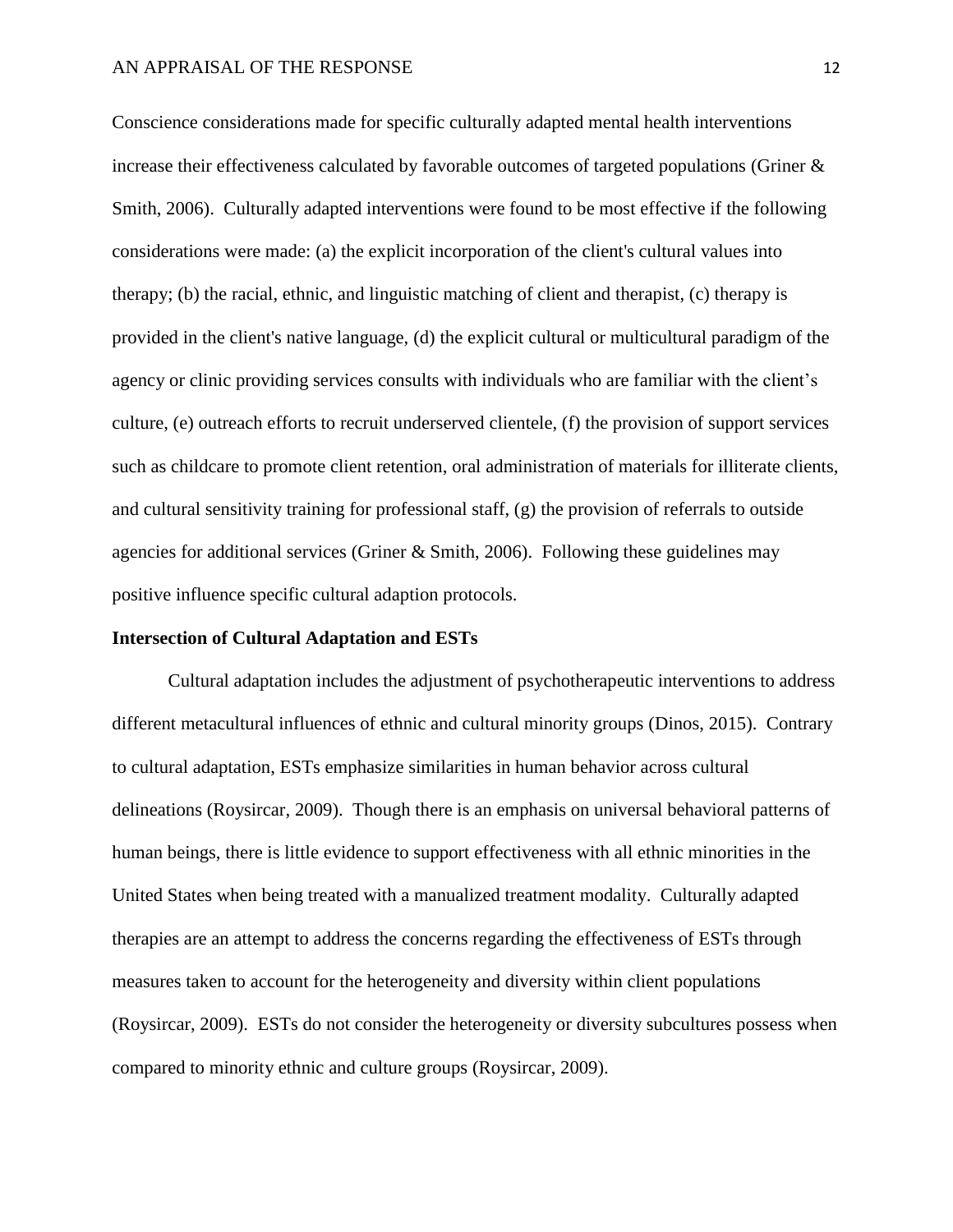Practicing professionals and scholars agree that ethnic and cultural inclusion in EST research is the preferred model for study, however there are conflicting opinions regarding the extent and depth of such inclusion (Whaley & Davis, 2007). The comprehensive study completed by Miranda, et al., (2005) concluded that ESTs and culturally adapted interventions are effective with ethnic, cultural, and racial minority clients though have not been examined through randomized controlled trials (RCTs).

It is clear from the literature that some level of evidence supports the combination of ESTs and cultural adaptation to promote favorable treatment outcomes with ethnic, cultural, and racial minorities. However, minimal supporting evidence can be cultivated through the completion of future research; specifically, data generated from RCTs. In response to the available literature; the conclusions generated from future research is crucial to the inclusion of cultural adaptation for psychotherapy and best practice standards.

#### **Discussion**

Despite the conclusions of literature to support further RCT research, there are barriers and obstacles existing that confound the completion and design of RCTs as it relates to mental health research (Bothwell, Greene, Podolsky, & Jones, 2016). RCT research design is most effective when clear cause and effect relationships can be identified, treatment applications can be standardized and controlled, and outcome data is generalizable to all participants. Disadvantages include the oversight of the idiographic nature or phenomenological experience of counseling (Shean, 2014).

With considerations made for limitations of RCT research for culturally adapted ESTs, perhaps an examination of the cultural responsiveness hypothesis developed by Sue (1977) previously outlined will provide clarification.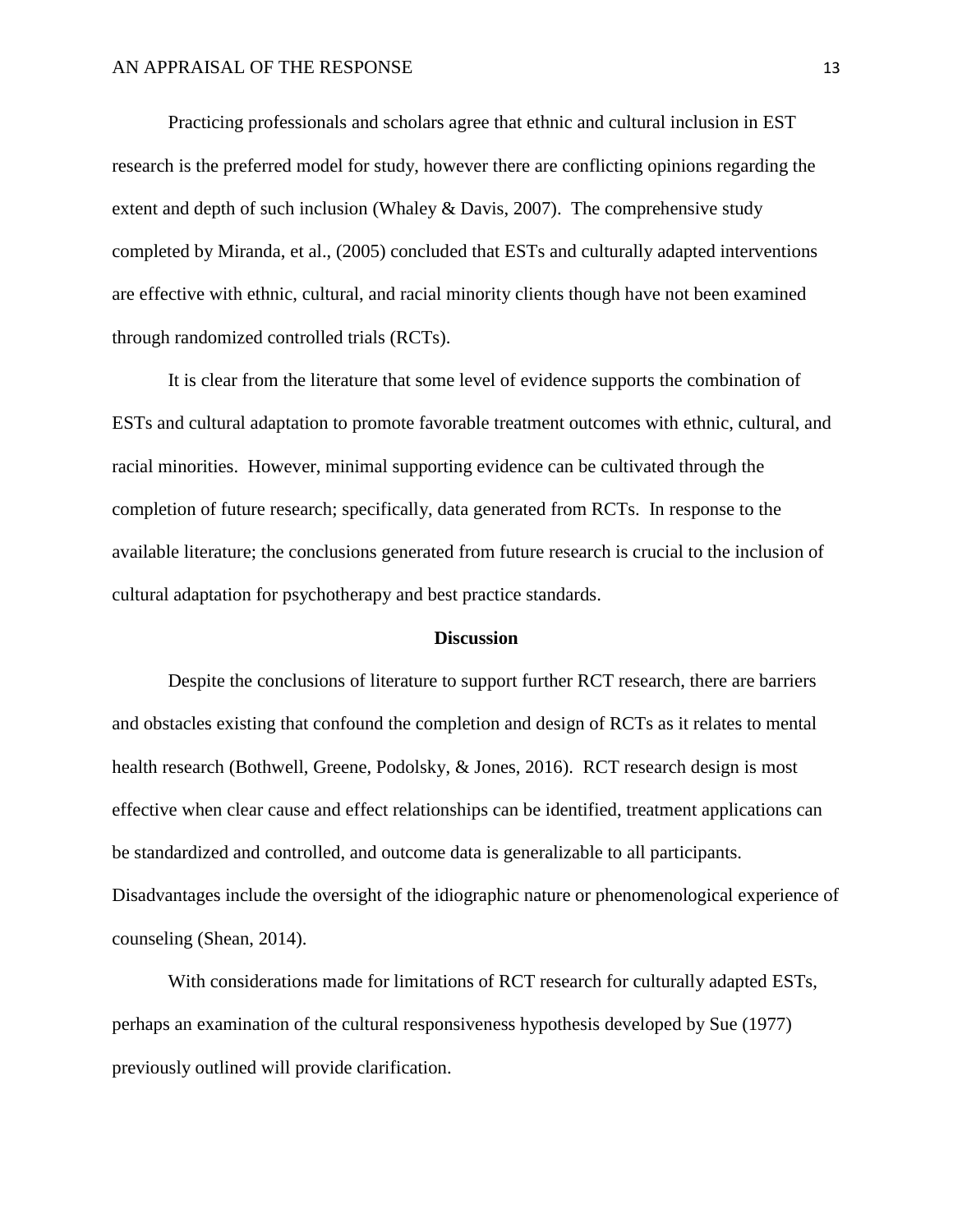## **Implications on Current Practice**

Sue (1977) identified three postulates which represent a culturally responsive or culturally appropriate and competent paradigm; an edict and movement of which the counseling profession and education programs must follow to promote inclusion. The three postulates are: training should include training initiatives addressing dissimilar clients, representative employment (inclusion of bilingual and bicultural mental health workers), and the establishment of parallel support services for specifically for ethnic and cultural minority groups.

**Postulate One.** The first postulate, counselor training, should include training initiatives addressing dissimilar clients, is intended for education and training programs. Accreditation bureaus including the Council for Accreditation of Counseling & Related Educational Programs (CACREP), and the American Psychological Association (APA), created initiatives for multicultural counseling competency standards. These standards are a component of the larger response to the first postulate identified by Sue (1977). Counselor education curriculum is plagued by indecision and the inability to generate consensus across counselor training programs on appropriate implementation of measures to address the first postulate (Dinsmore & England, 1996). Thus, a systemic universal evaluation of attempts to align with the first postulate by current counselor education training programs proves to be problematic. However, within CACREP accredited counselor education programs, the educational curriculum must be in compliance with various standard listed by the 2016 CACREP standards (Council for Accreditation of Counseling and Related Educational Programs 2015). The APA has similar compliance requirements for their accredited training programs (American Psychological Association, 2017; Council for Accreditation of Counseling and Related Educational Programs 2015, 2015) Research models have been created and implemented to evaluate the specific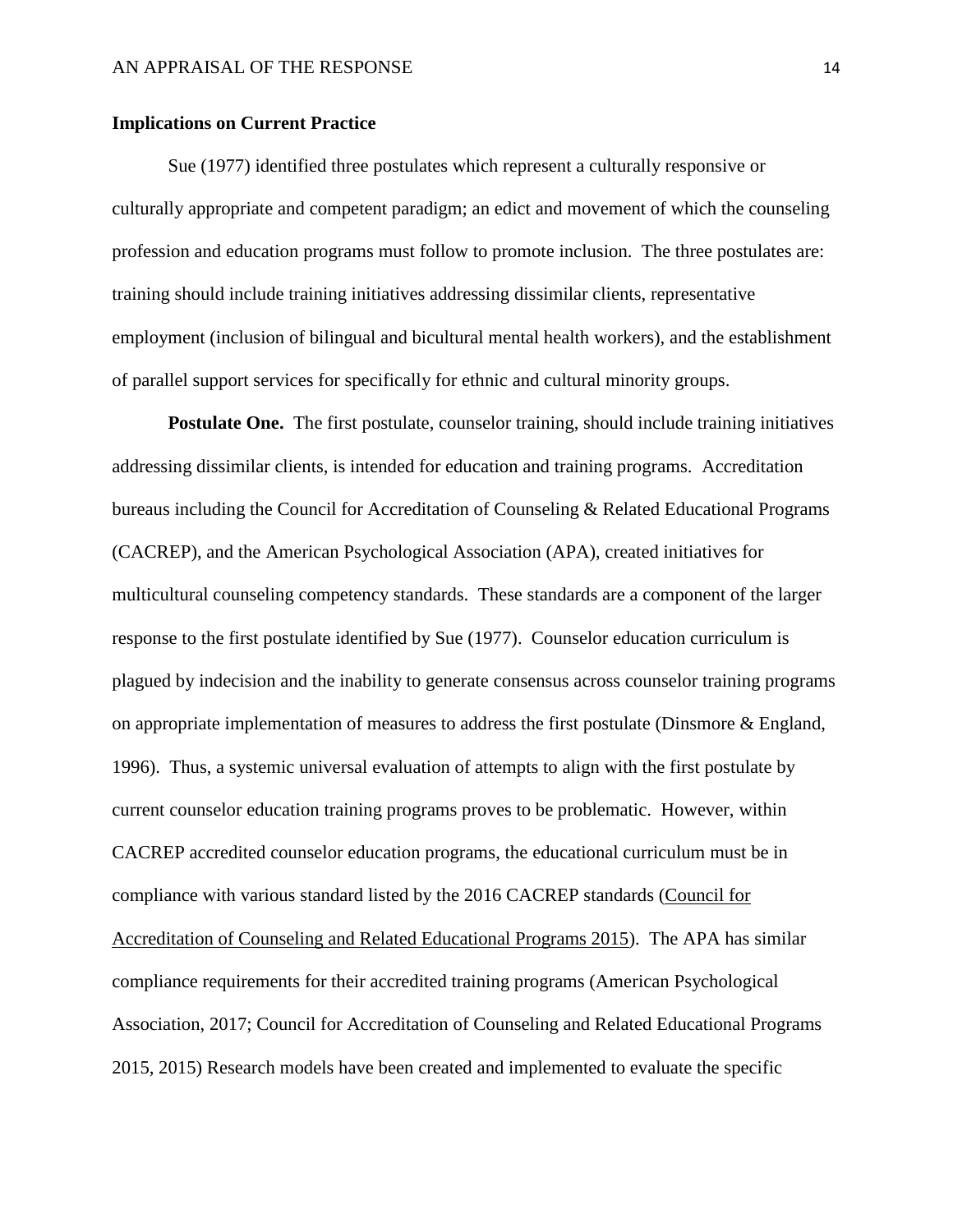measures in curriculum addressing the emphasis of the potential multicultural client (Dinsmore & England, 1996). Research is ongoing.

**Postulate Two.** The second postulate highlights the importance of an ethnically representative mental health counseling professional population (Sue, 1977). Increased emphasis on the recruitment and development of minority counselor educators and clinicians is a direct response to underrepresentation and low rates of hire in the hiring process (Cargill, 2009). Minority underrepresentation in the applied psychology disciplines has been previously documented in the literature (American Psychological Association, 2008; Dinsmore & England, 1996). Concurrent underrepresentation exists in education and training programs (Dinsmore & England, 1996). Within counselor education training programs hiring rates have been historically at a lower rate than that of the national average hiring rate of ethnic minorities (Dinsmore & England, 1996). In 1990, the rate of hiring further perpetuates underrepresentation in counselor education (Dinsmore & England, 1996). Progress has been made toward correcting the underrepresentation statistics.

As current hiring statistics are closely guarded secrets of the individual agencies an examination of initiatives developed to address concerns regarding hiring practices would be prudent. There has been an increase of federal oversight and an implementation of specific federal initiatives have generated reports examining ethnic minority training and retention within training programs and employment agencies (The National Advisory Mental Health Council Workgroup on Racial/Ethnic Diversity in Research Training and, 2001). Data collection is currently in its infancy in tracking the effectiveness of the developed enterprises addressing underrepresentation. Specifically, national data will be analyzed to generate an understanding of the source of ethnic minority underrepresentation and examine the effectiveness of strategies that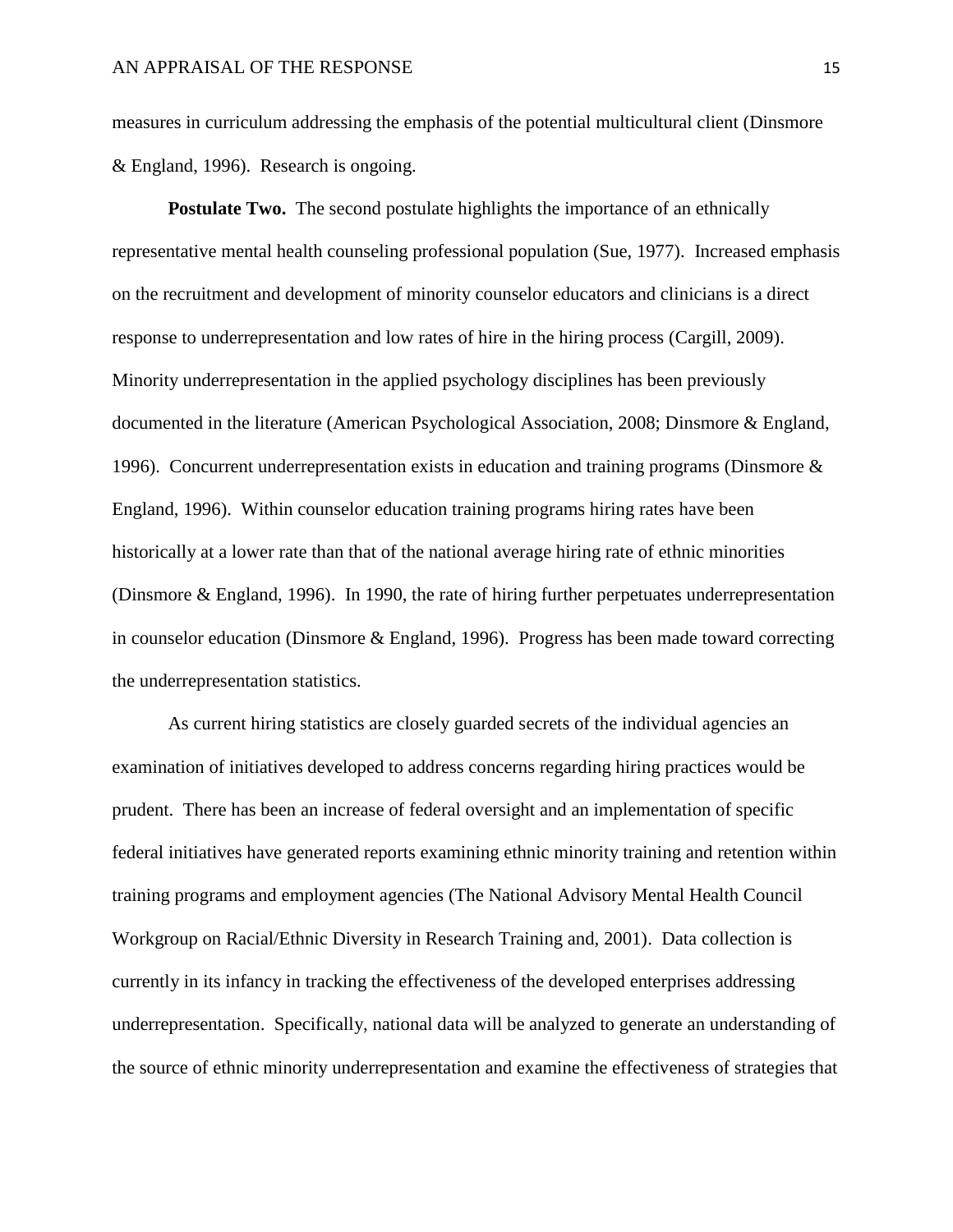are most likely to increase representation and inclusion (The National Advisory Mental Health Council Workgroup on Racial/Ethnic Diversity in Research Training and Health Disparities Research, 2001)

The overall objective of federal oversight is to develop theory and technology of minority recruitment and retention. At an institutional level, the creation and integration of multicultural counseling standards by professional organizations highlighted by CACREP and the APA (Dinsmore & England, 1996); attempts to address concerns of underrepresentation and retention of minorities by means of the creation of mentorship opportunities and recruitment initiatives have been created at the agency level (Cargill, 2009).

Postulate Three. The third postulate indicates a culturally responsive philosophy would include the development of parallel services, that is, services that would be specifically generated for ethnic and cultural minorities (Center of Substance Abuse Treatment, 2006). This includes the specialization of treatment programs and agencies. Specialization encompasses the development of ethnocentric treatment programs for the cultural and ethnic minority, disabled, and populations deemed to benefit from ethnocentric approaches. Components of the specialized treatment programs include: the inclusion of culturally representative providers, training and supervision adjusted for specialization, tools adjusted for specialization, and adjusted programming (Center of Substance Abuse Treatment, 2006). Cultural adaptation of EST initiatives is analogous to the development of parallel services and a facet of the development of specialized treatment programs.

## **Indigenous Psychology**

Indigenous psychotherapies are the manifested application of indigenous psychology of which therapeutic interventions and treatment modalities are designed in consideration of the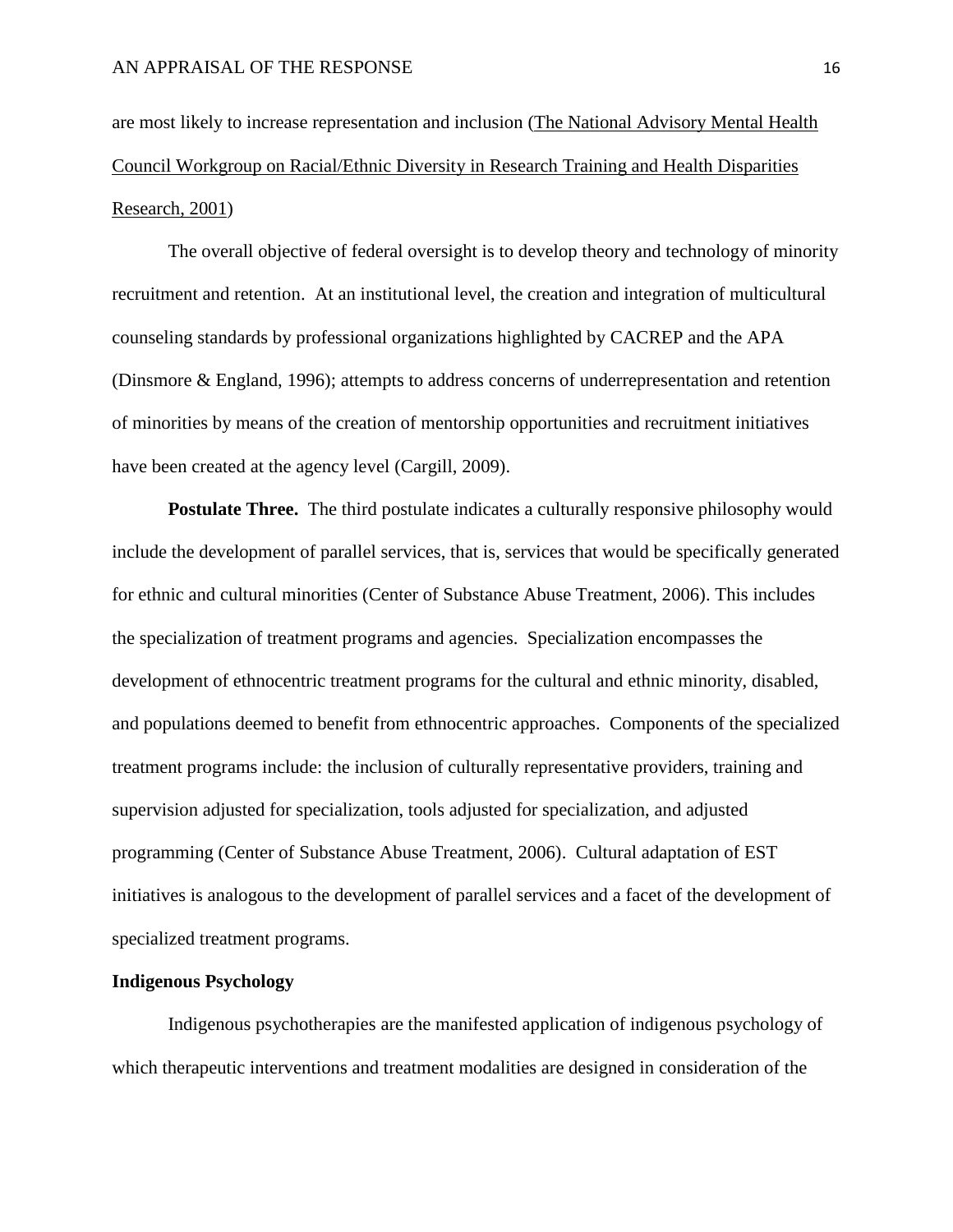parent culture and indigenous population of a region (Allwood & Berry, 2006). Indigenous psychotherapies exhibit the values and ideals of culturally adapted psychotherapies. Therapists are incorporating indigenous psychotherapy interventions into their practice relevant to the counseling situation. Clinicians proficient in the surrounding culture of which they practice are more likely to introduce specific indigenous interventions appropriate to the counseling situation (Clay, 2002). Indigenous psychotherapies are specific examples of specific cultural adaptations by clinicians however, qualities of the clinician may influence the proficiency and implementation of interventions.

## **Implications for Future Practice**

Where will further development of the cultural responsive hypothesis shift the paradigm of the counseling fields? The cultural responsive hypothesis was intended to address the high rates of dropout of minority clients and the addressing of multifaceted influences onto ineffective therapeutic outcomes of minority clients (Sue, 1977). The influences were found to be both inherent to the client and externally attributable, that is, experiential based on the clinician delivering services (Sue et al., 1991). The cultural responsive hypothesis is a corrective measure to standardize delivery systems and negate the clinician's influence onto unfavorable treatment outcomes (Sue, 1977).

The cultural responsiveness hypothesis has been generalized across systems and professional disciplines influencing the pedagogy of education, organizational hiring practices, federal policy, and healthcare delivery (Ladson-Billings, 2009; Cargill, 2009; The National Advisory Mental Health Council Workgroup on Racial/Ethnic Diversity in Research Training and Health Disparity Research, 2001; Center of Substance Abuse Treatment, 2006). As healthcare systems continually develop; the individualization of medicine may be an expression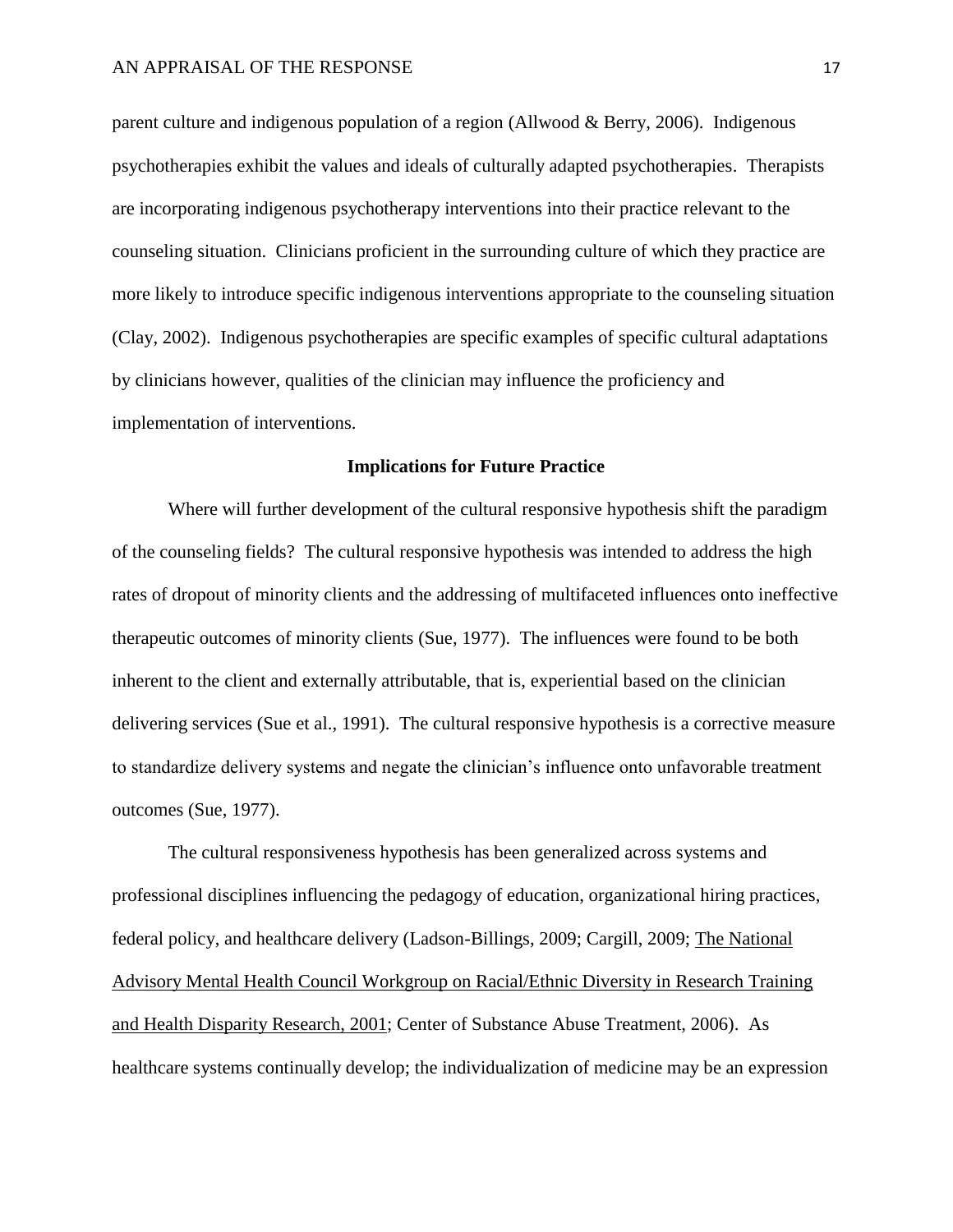## AN APPRAISAL OF THE RESPONSE 18

of and analogous to the cultural responsive hypothesis. Examples of the individualization of medicine include: targeted therapies of specific treatments, the expansion of genetic medicine, and the development of holistic medicine perspectives. These are direct effects of a shift of medicine toward the individual experiences of patients. Within mental healthcare, the cultural responsiveness hypothesis serves as a catalyst for shifting the paradigm toward inclusion (Sue, 1977). The marriage of cultural adaptation and ESTs is an aspect and expression of the shifting paradigm initially driven by an attempt to address virtually ineffective treatment measures endured by ethnic and cultural minorities. Consider the original premise highlighting the apparent medicalization of counseling influencing the adoption and development of ESTs into counseling; Western healthcare is implementing an inclusive vision of patients with the individualization of medicine. Cultural adaptation of ESTs is the analog for the individualized medicine movement in healthcare.

Expression of the cultural responsiveness hypothesis movement in educational institutions are in the recruitment and retention measures taken by institutions aligning with Sue's (1977) first postulate. Culturally diverse and representative faculty members and the promotion of internship placements that provide clinical experience with culturally diverse clients are measures implemented by accrediting bodies to incorporate the cultural responsive hypothesis (Council for Accreditation of Counseling and Related Educational Programs 2015). The original intent of the culturally responsive hypotheis is the promotion of inclusive hiring processes to address underrepresentation and its subsequent consequences (Sue et al., 1991). The response from the counseling field is an increase in ethnic minority and bilingual therapists across genders with a favorable counseling relaitonshp betweeen client and counselor being the primary indicator of favorable client outcomes. The favorable outcome is indicative of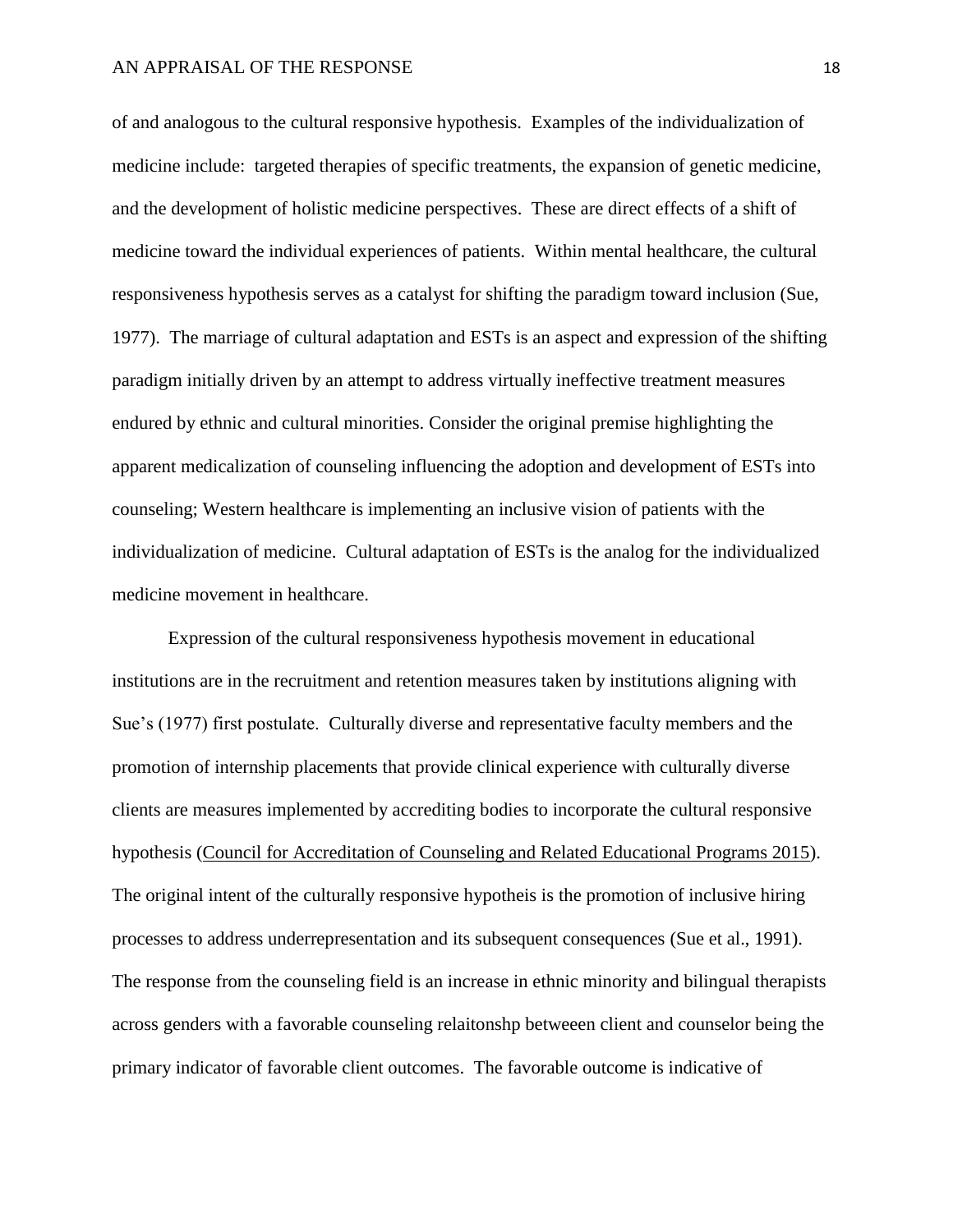correction for high drop out rates of minorities and supporting data from outcome questionnaires (Sue et al., 1991).

## **Conclusion**

Is cultural adaptation effective? Intuitively, yes. The adaptation of an EST to consider the individual patient experience and their cultural characteristics should positively influence the effectiveness of an already operative EST. The delivery of ESTs does not often allow for considerations of the individual client. For example; manualized treatment programs have restrictions negating the patient experiences, thus standardizing the treatment experiences causing outcomes to be generalizable to the greater client population. Integrating a cultural adaptation allows for some level of consideration to be made for a specific cultural group and eventually, client experiences.

Literature suggests that cultural adaptations integrated into EST are inconclusive in terms of positive influence of treatment outcomes for the respective client and client population (Dinos, 2015). If there were a hypothetical formula for favorable treatment outcomes; other therapeutic factors combined with effective treatment program delivery will result in favorable outcomes. If the formula is true, then the error seems to be in the identified factors; that is, cultural adaptation is an insufficient measure for addressing and quantifying other therapeutic factors.

As a new practicing clinician, supporting a treatment program specifically tailored for a client group is an exciting and enticing prospect. However, without an agency adopting the value of cultural responsiveness while employing a culturally adapted EST is worrisome and potentially problematic. Culturally adapted ESTs are incomplete without the direction and influence of an agency embracing cultural responsive values.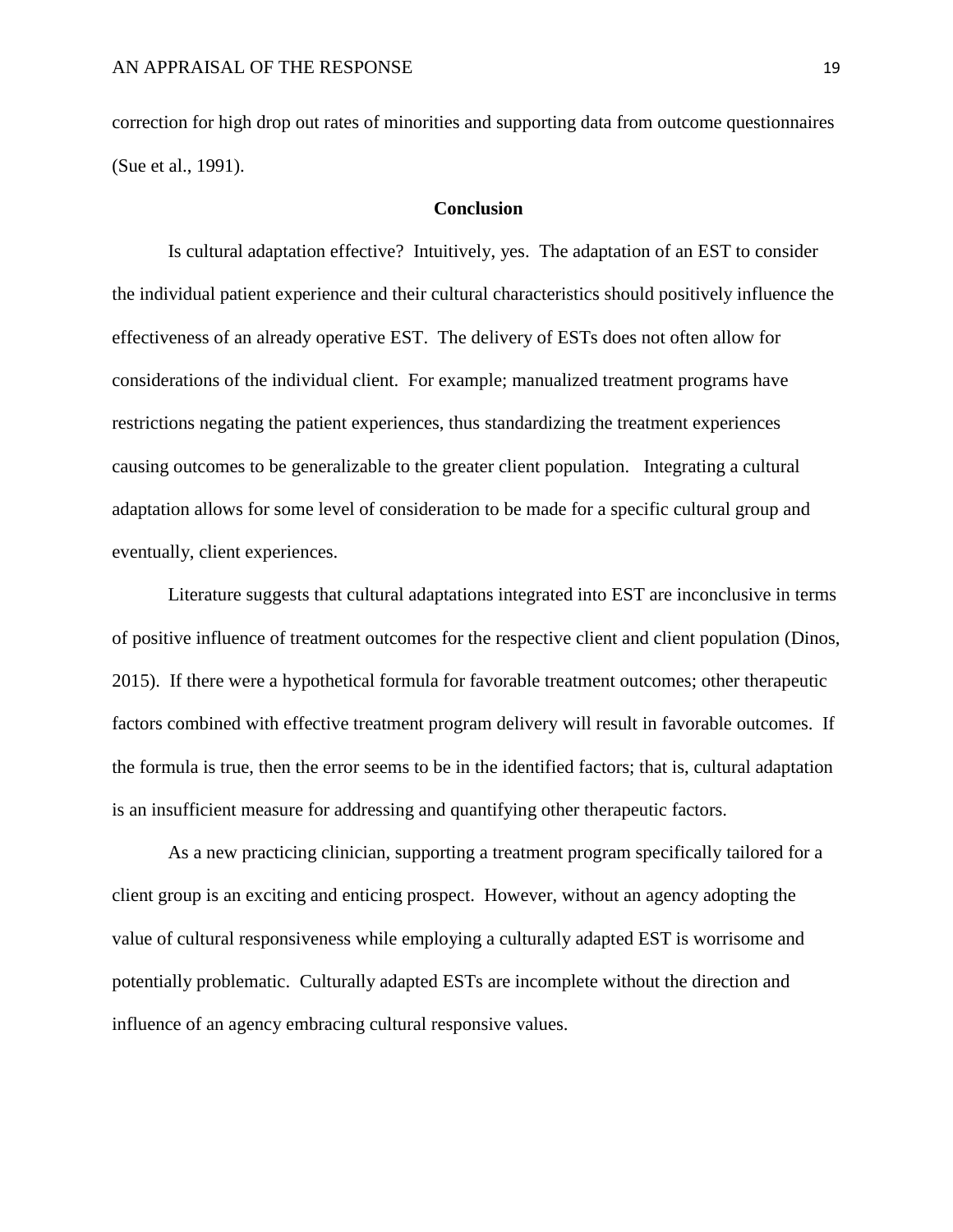## **Questions for Reflection**

Through the literature review and subsequent disccussion; questions for future research and discussion were intimated though were ultimately unanswered by the the available literature. What is the motivatation behind the cultural responsiveness hypothesis? That is, why adjust current practices for segmented populations of potential clients? Fear of the lack of awareness regarding potential implicit biases suggests that there may have been an overcompensation with the inclusion of cultural adaptation and cultural responsiveness hypothesis. Is the inclusion of cultural adaptation and the cultural responsiveness hypothesis derived from a stance of altruistic philosophies of counseling and mental health helping professions or fear and overcompensation from implicit bias awareness?

The intent of these questions are to drive future research and catalyze further discussion of scholars, professionals, and prospective professionals.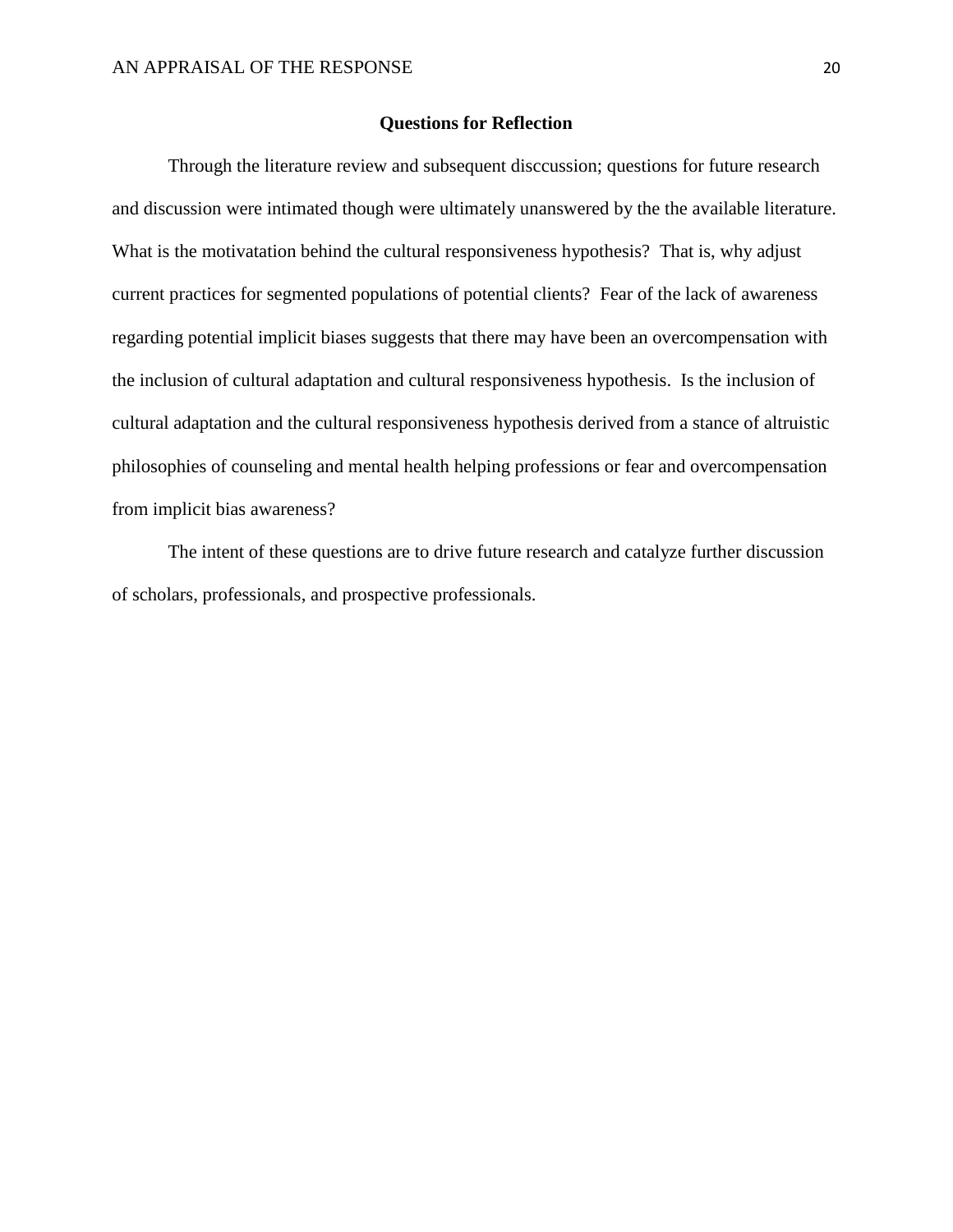#### References

- Allwood, C. M., & Berry, J. W. (2006). Origins and development of indigenous psychologies: An international Anaylsis. *International Journal of Psychology, 41*(4), 243-268.
- American Psychological Association . (2017, January). *Standards of Accreditation for Health Service Psychology .* Retrieved from:

http://www.apa.org/ed/accreditation/about/policies/standards-of-accreditation.pdf

- American Psychological Association. (2008). *CEMRRAT2 Task Force Progress Report.* American Psychological Association . Washington D.C.: American Psychological Association. Retrieved from: http://www.apa.org/pi/oema/programs/recruitment/draftreport-2007.aspx
- APA Presidential Task Force . (2006). Evidence-Based Practice in Psychology . *American Psychologist 61*(4), 271-285.
- Barrera Jr., M., Castro, F. G., Strycker, L. A., & Toobert, D. J. (2013). Cultural Adaptations of Behavioral Health Interventions: A Progress Report. *Journal of Counseling and Clinical Psychology, 81*(2), 196-205.
- Benish, S. G., Quintana, S., & Wampold, B. E. (2011). Culturally Adapted Psychotherapy and the Legitmacy of Myth: A Direct-Comparison Meta-Analysis. *Journal of Counseling Psychology, 58*(3), 279-289.
- Bothwell, L. E., Greene, J. A., Podolsky, S. H., & Jones, D. S. (2016). Assessing the Gold Standard- Lessons from the History of RCTs. *The New England Journal of Medicine, 374*(22), 2175-2181.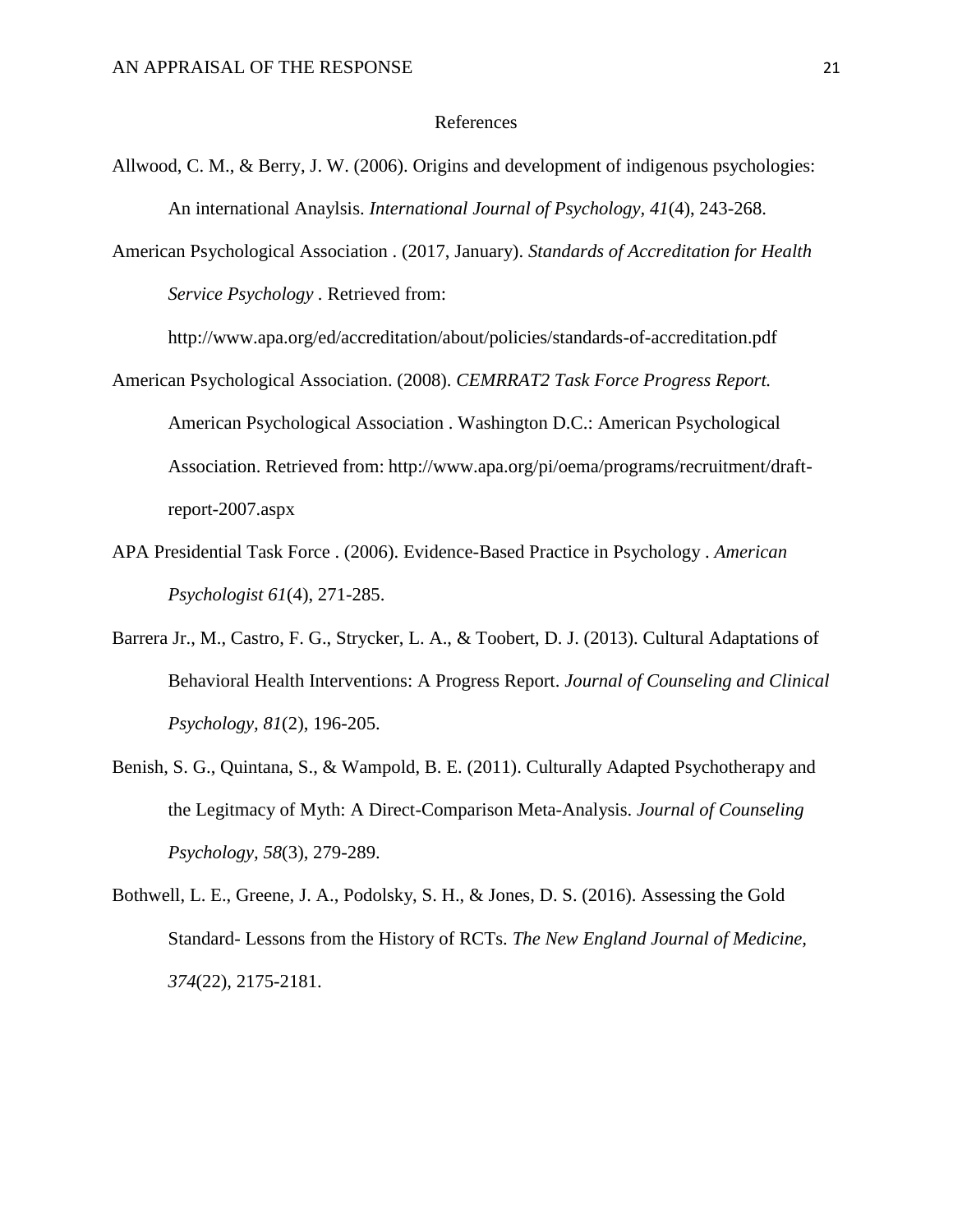- Cargill, V. A. (2009, April). Recruiting, Retaining, and Maintaining Racial and Ethnic Minority Investigators: Why We Should Bother, Why We Should Care. *American Journal of Public Health, 99*, S5-S7.
- Castro, F., & Alarcon, E. (2002). Integrating Cultural Variables into Drug Abuse Prevention and Treatment with Racial/Ethnic Minorities. *Journal of Drug Issues*, *32*(3), 783-810.
- Center of Substance Abuse Treatment. (2006). *Substance Abuse: Administrative Issues in Outpatient Treatment. Treatment Improvement Protocol (TIP)* (Vol. 46). Rockville, Maryland: Substance Abuse and Mental Health Services Administration. Retrieved From: https://www.ncbi.nlm.nih.gov/books/NBK64075/pdf/Bookshelf\_NBK64075.pdf

Clay, R. A. (2002). Psychology Around the World. *Monitor on Psychology, 33*(5).

- Council for Accreditation of Counseling and Related Educational Programs 2015. (2015). *2016 CACREP Standards.* Retrieved from: http://www.cacrep.org/wpcontent/uploads/2012/10/2016-CACREP-Standards.pdf
- Dinos, S. (2015). Culturally adapted mental healthcare: evidence, problems and recommendations. *BJPsych Bulletin, 39*, 153-155. doi:10.1192/pb.bp.115.050872
- Dinsmore, J. A., & England, J. T. (1996). A study of multicultural counseling training at CACREP-accredited counselor education programs. *Counselor Education & Supervision, 36*(1), 58-76.
- Edwards, D. J., Daitillo, F. M., & Bromley, D. B. (2005). Development of Evidence-Based Practice: The Role of Case-Based Research . *Professional Psychology: Research and Practice* , 589-597.
- Gorb, G. N. (2005). Public Policy and Mental Illnesses: Jimmy Carter's Presidential Commission on Mental Health. *Milbank Quarterly, 3*, 425-456.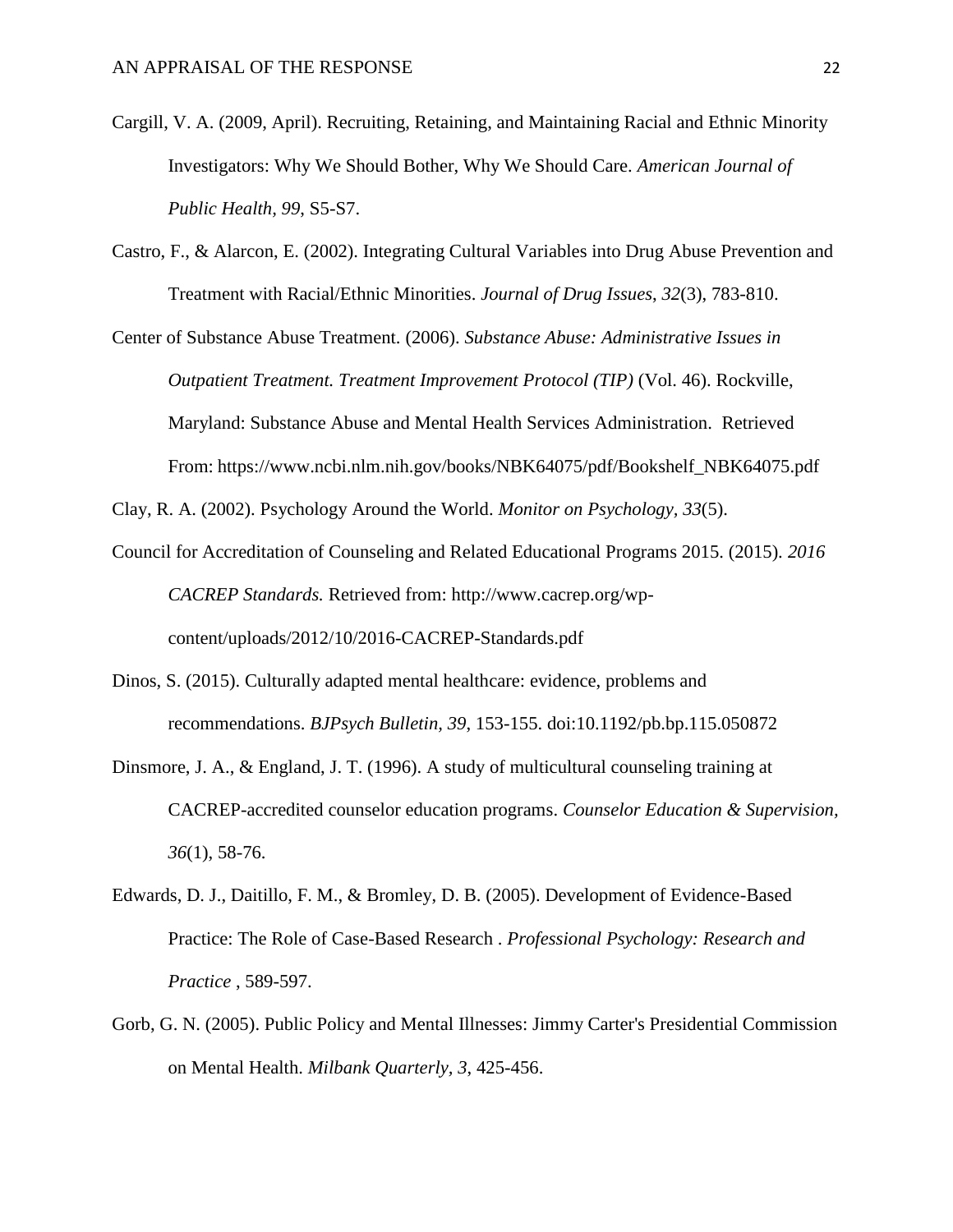- Greenwald, A. G., McGhee, D. E., & Schwartz, J. L. (1998). Measuring Individual Differences In Implicit Cognition: The Implicit Association Test. *Journal of Personality and Social Psychlogy, 74*(6), 1464-1480.
- Griner, D., & Smith, T. B. (2006). Culturally Adpated Mental Health Intervetions: A Meta-Analysis. *Psychotherapy: Theory, Research, Practice, Training, 43*(4), 531-548.
- Hansen, J. T. (2006). Is the Best Practices Movement Consistent With the Values of the Counseling Profession? A Critical Analysis of Best Practices Ideaology . *Counseling and Values* , 154-160.
- Holcomb-McCoy, C. C., & Myers, J. E. (1999). Multicultural Competence and Counselor Training: A National Survey. *Journal of Counseling and Development, 77*, 294-302.
- Huey Jr., S., & Polo, A. J. (2008). Evidence-Based Psychosocial Treatments forethnic Minority Youth. *Journal of Adolescent & Child Psychotherapy, 37*(1), 262-301.
- Jones, E. E., & Thorne, A. (1987). Rediscovery of the Subject: Intercultural Approaches to Clinical Assessment. *Journal Counseling and Clinical Psychology, 55*(4), 488-495.
- Klerman, G. L. (1977). Mental Illness, the Medical Model, and Psychiatry. *Journal of Medicine and Philosophy, 2*(3), 220-243.
- Ladson-Billings, G. (2009). *The Dreamkeepers.* San Francisco: Jossey-Bass
- Marquis, A., & Douthit, K. Z. (2006). The hegemony of "empirically supported treatment": Validating or Violating? *Constructivism in the Human Sciences* , 108-141.
- Marquis, A., Douthit, K. Z., & Elliot, A. J. (2011). Best Practices: A Critical Yet Inclusive Visoin for the Counseling Profession. *Journal of Counseling & Development*, 397-405.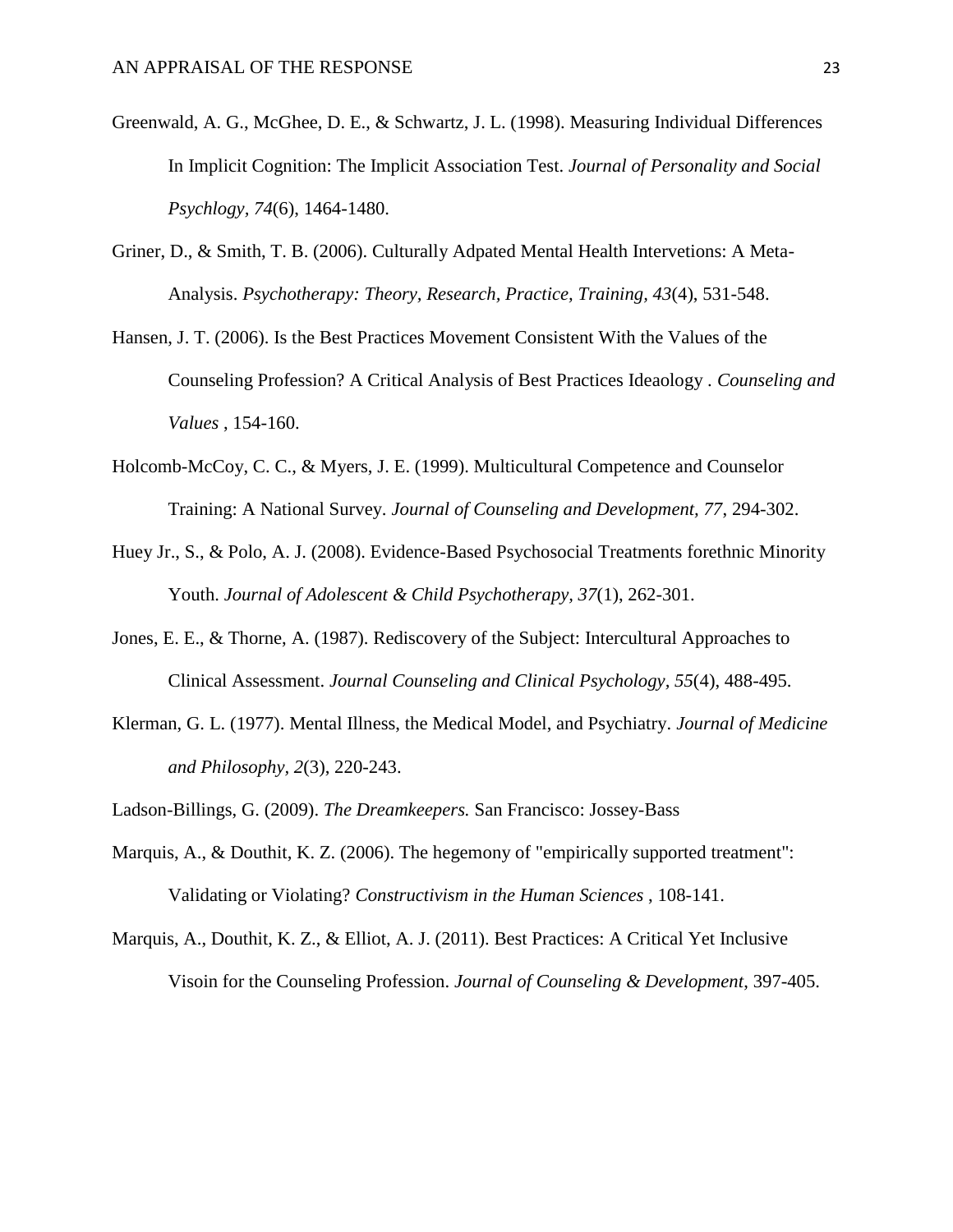- Miranda, J., Bernal, G., Lau, A., Kohn, L., Hwang, W.-C., & LaFromboise, T. (2005). State of the Science on Psychosocial Interventions for Ethnic Minorities. *Annual Review Clinical Psychology*, 113-142. doi:10.1146/annurev.clinpsy.1.102803.143822
- Nagayama Hall, G. C. (2001). Psychotherapy Research With Ethnic Minorities: Empirical, Ethical, and Conceptual Issues. *Journal of Counseling and Clinical Psychology, 69*(3), 502-510.
- Roysircar, G. (2009). Evidence-Based Practice and it's Implications for Culturally Sensitive Treatment. *Journal of Multicultural Counseling and Developmet, 37*, 66-82.
- Schofield, W. (1964). *Psychotherapy: The Purchase of Friendship.* Piscataway, New Jersey : Transaction Publishers.
- Seligman, M. E. (1995). The Effectiveness of Psychotherapy: The Consumer Reports Study . *American Psychologist*, *50*(12), 965-974.
- Shean, G. (2014, November ). Limitations of Randomized Control Designs in Psychotherapy Research. *Advances in Psychiatry*, 1-5. doi:10.1155/2014/561452
- Sue, D. W., Arredondo, P., & McDavis, R. J. (1992). Multicultural Counseling Competencies and Standards: A Call to the Profession. *Journal of Counseling and Development, 70*, 477-486.
- Sue, S. (1977). Community Mental Health Services to Minority Groups: Some Optimism, Some Pessimism. *American Psychologist, 32*, 616-624.
- Sue, S. (1998). In Search of Cultural Competence in Psychotherapy and Counseling. *American Psychologist, 53*(4), 440-448.